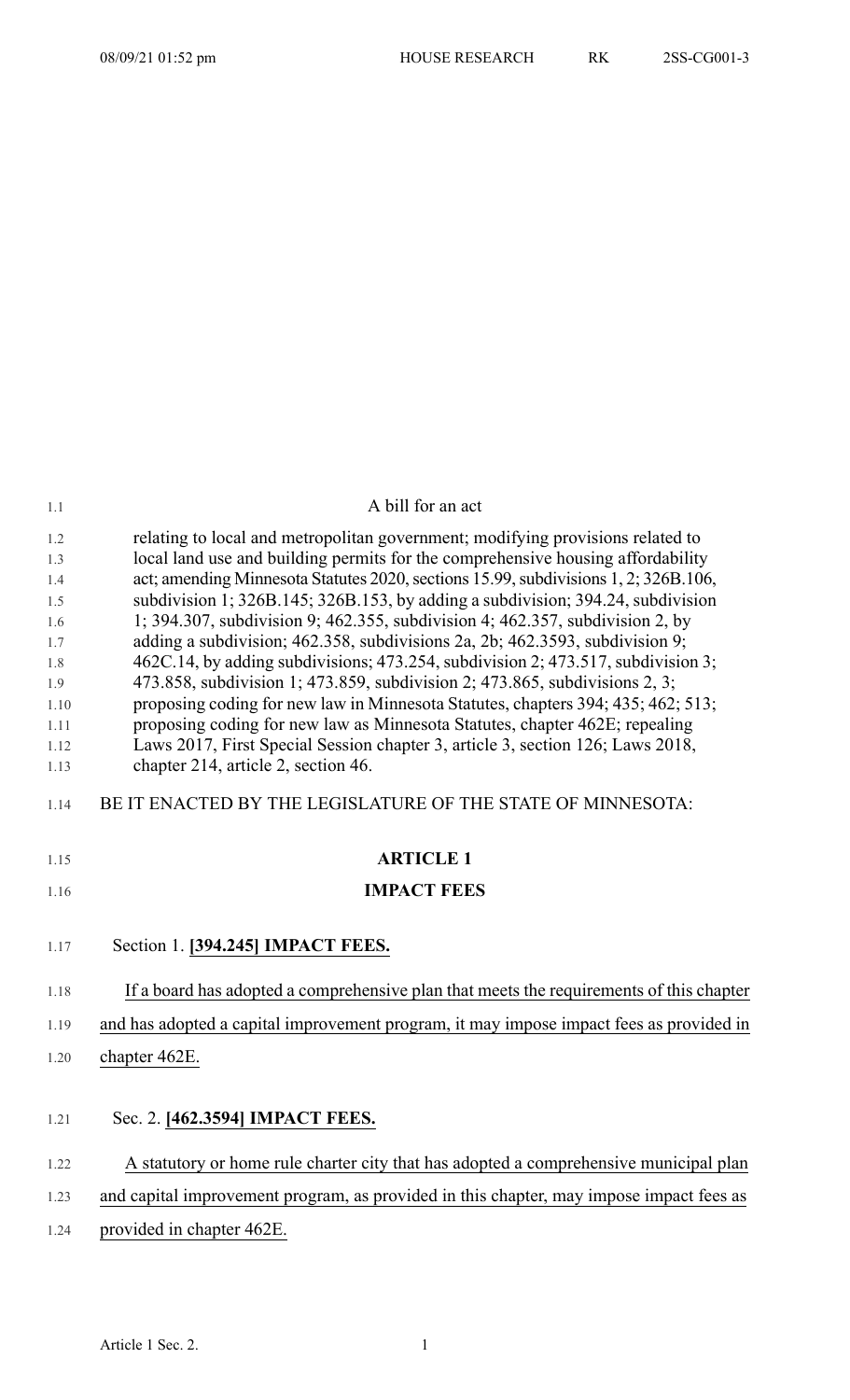| 2.1  | Sec. 3. [462E.01] IMPACT FEES; DEFINITIONS.                                               |
|------|-------------------------------------------------------------------------------------------|
| 2.2  | Subdivision 1. Application. The terms defined in this section have the meanings given     |
| 2.3  | them for the purposes of this chapter.                                                    |
| 2.4  | Subd. 2. Applicable planning law. "Applicable planning law" means chapter 394 for         |
| 2.5  | counties, and sections 462.351 to 462.364 for statutory and home rule charter cities, and |
| 2.6  | towns.                                                                                    |
| 2.7  | Subd. 3. Impact fee. "Impact fee" means a fee imposed on new development by a local       |
| 2.8  | government, pursuant to an ordinance, to pay for capital improvements necessitated by the |
| 2.9  | new development that will primarily benefit the new development.                          |
| 2.10 | Subd. 4. Local government. "Local government" means a statutory or home rule charter      |
| 2.11 | city, town, or a county.                                                                  |
| 2.12 | Subd. 5. Metropolitan area. "Metropolitan area" is as defined in section 473.121,         |
| 2.13 | subdivision 2.                                                                            |
| 2.14 | Sec. 4. [462E.02] AUTHORITY.                                                              |
|      |                                                                                           |
| 2.15 | A local government may impose impact fees by ordinance as provided for by other law.      |
| 2.16 | Sec. 5. [462E.03] PERMITTED USES.                                                         |
| 2.17 | (a) A local ordinance shall specify the purposes for which impact fees may be imposed     |
| 2.18 | on new development. A local ordinance may provide for fees to be imposed for any of the   |
| 2.19 | following purposes:                                                                       |
| 2.20 | (1) transportation infrastructure, including public transit;                              |
| 2.21 | (2) water supply production and distribution;                                             |
| 2.22 | (3) wastewater collection and treatment facilities;                                       |
| 2.23 | (4) school facilities;                                                                    |
| 2.24 | (5) parks, open space, and recreation facilities;                                         |
| 2.25 | (6) public safety facilities, including, but not limited to, police, fire, and emergency  |
| 2.26 | medical and rescue facilities;                                                            |
| 2.27 | (7) stormwater control and treatment;                                                     |
| 2.28 | (8) solid waste collection and disposal; and                                              |
| 2.29 | $(9)$ lighting.                                                                           |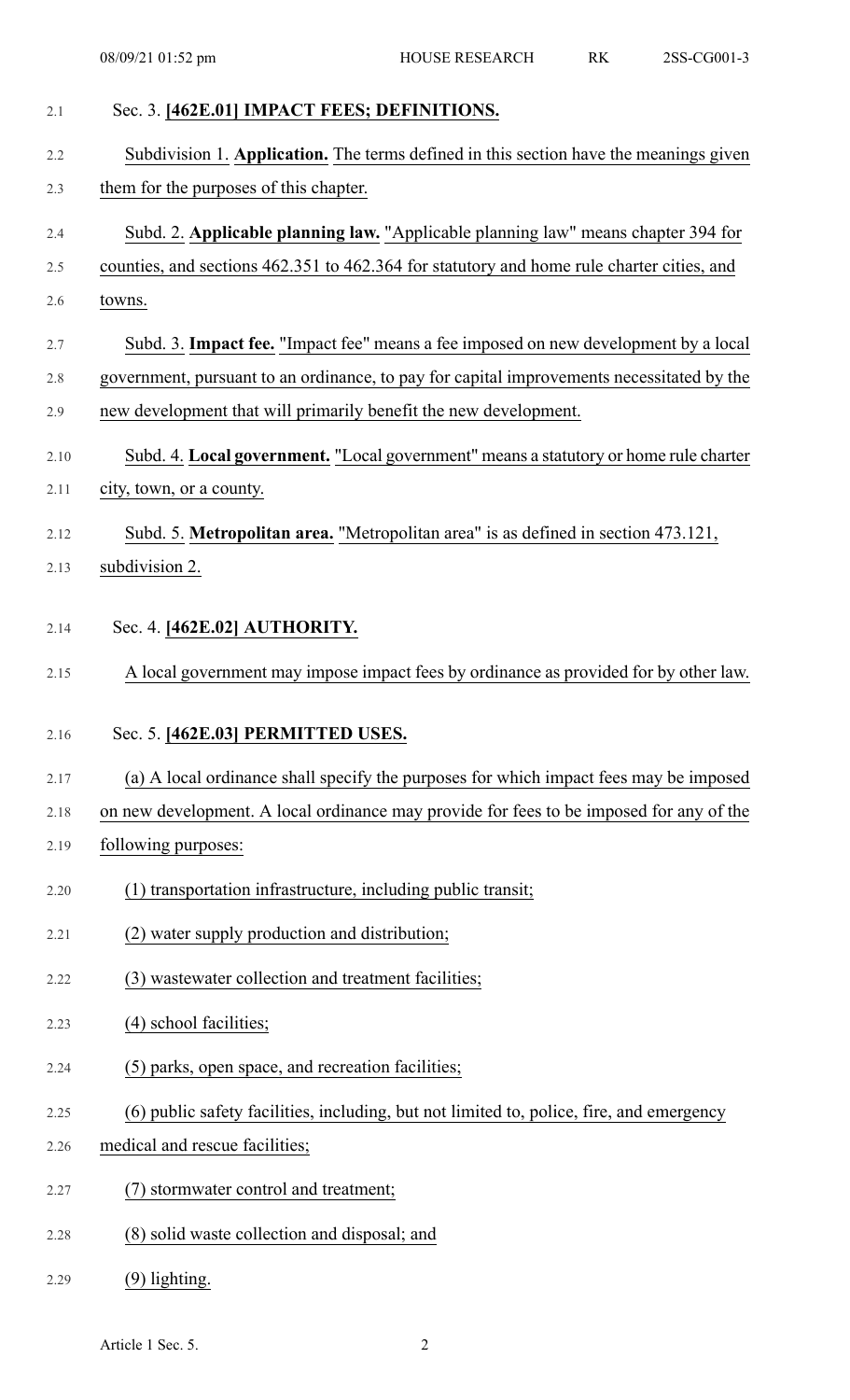3.1 (b) Any project which falls under one or more purposes under paragraph (a) must be 3.2 described in the local government's approved comprehensive plan and capital improvement 3.3 plan. The capital improvement plan must also provide the estimated cost of the project. 3.4 Sec. 6. **[462E.04] FORMULA; CONTRIBUTIONS.** 3.5 A local impact fee ordinance must specify the formula by which fees will be imposed. 3.6 The formula must result in fee amounts that are just and equitable. The formula may include 3.7 in the costs to be recovered the local government's administrative, legal, and other expenses 3.8 related to the impact fees. The formula for determining impact fees for a particular 3.9 development must provide for credits off-setting part or all of the fees that reflect what the 3.10 new development may have contributed in the form of taxes, other fees, dedications, or 3.11 other contributions, toward the improvement for which the impact fees are imposed. 3.12 Sec. 7. **[462E.05] ADVISORY COMMITTEE.** 3.13 A local government that determines to use impact fees must establish an impact fee 3.14 advisory committee made up of representatives of affected interests to assist in the 3.15 development of the ordinance. 3.16 Sec. 8. **[462E.06] EXEMPTIONS.** 3.17 An impact fee ordinance may provide exemptions from the impact fees for projects 3.18 providing low- and moderate-income housing if the need for such housing is identified in 3.19 the comprehensive plan. 3.20 Sec. 9. **[462E.07] SEGREGATION OF FEES; REFUND.** 3.21 (a) Revenues from impact fees must be placed in a separate account and used only for 3.22 projects that meet the criteria of section 462E.03. 3.23 (b) A local government may accumulate impact fees for up to six years. The ordinance 3.24 may provide for a onetime extension for five years more. Fees not used in the time required 3.25 must be refunded to the current owners of the property on which the fees were imposed in 3.26 proportion to the amount paid. 3.27 Sec. 10. **[462E.08] NOTICE; RECORDING.** 3.28 All impact fees paid or due shall be recorded and a purchaser of real property shall be 3.29 notified of any impact fees paid or due.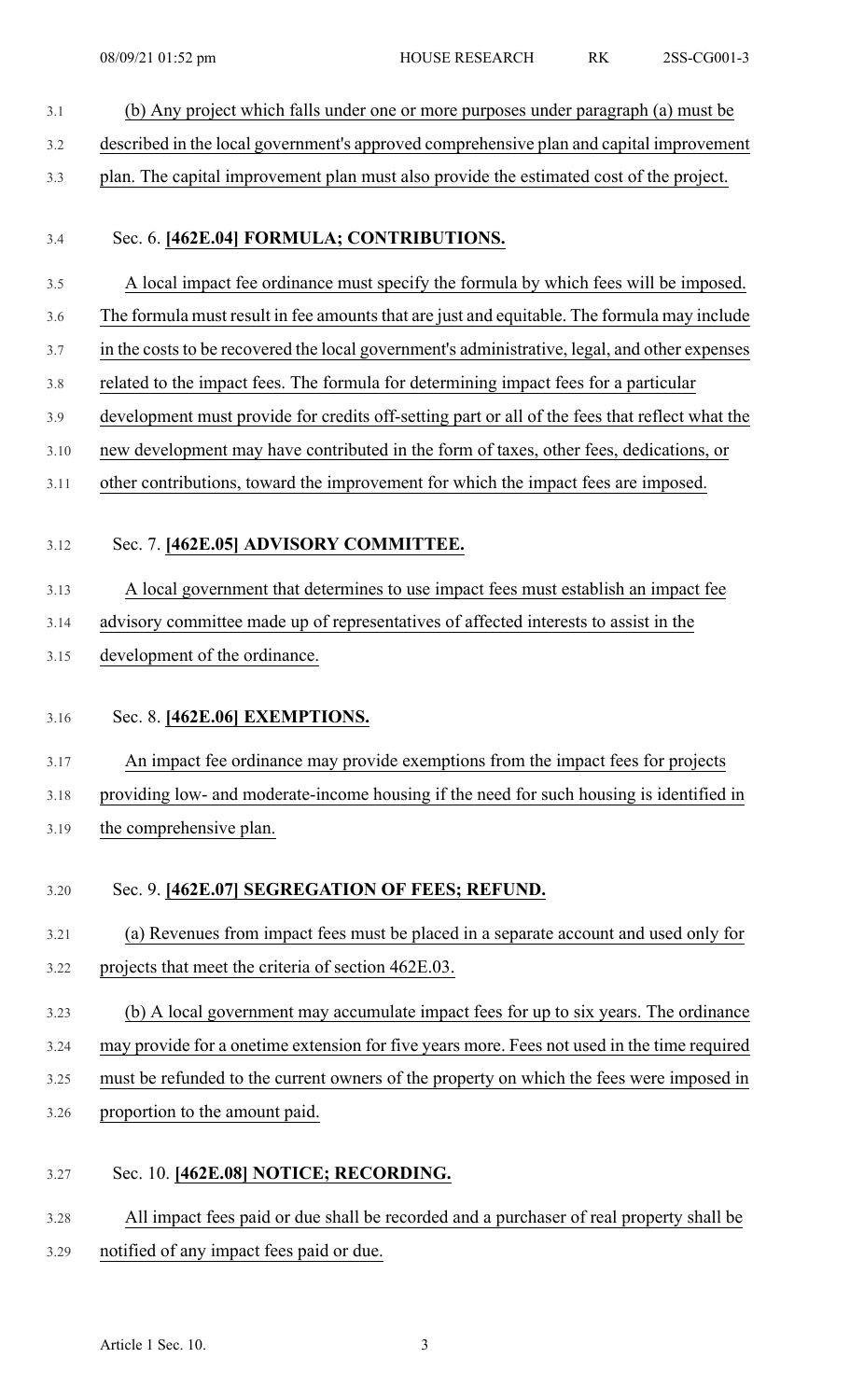| 4.1        | Sec. 11. [462E.09] MODEL IMPACT FEE ORDINANCE.                                                 |
|------------|------------------------------------------------------------------------------------------------|
| 4.2        | The League of Minnesota Cities, in collaboration with other stakeholders including, but        |
| 4.3        | not limited to, the Minnesota Chapter of the American Planning Association, the City           |
| 4.4        | Engineers Association of Minnesota, and Housing First, shall develop a model impact fee        |
| 4.5        | ordinance for local governments on or before December 31, 2022.                                |
|            |                                                                                                |
| 4.6<br>4.7 | <b>ARTICLE 2</b><br><b>MUNICIPAL STREET IMPROVEMENT DISTRICTS</b>                              |
|            |                                                                                                |
| 4.8        | Section 1. [435.39] MUNICIPAL STREET IMPROVEMENT DISTRICTS.                                    |
| 4.9        | Subdivision 1. Definitions. (a) For the purposes of this section, the following terms have     |
| 4.10       | the meanings given.                                                                            |
| 4.11       | (b) "Governing body" means the city council of a municipality.                                 |
| 4.12       | (c) "Improvements" means construction, reconstruction, and facility upgrades involving:        |
| 4.13       | right-of-way acquisition; paving; curbs and gutters; bridges and culverts and their repair;    |
| 4.14       | milling; overlaying; drainage and storm sewers; excavation; base work; subgrade corrections;   |
| 4.15       | street lighting; traffic signals; signage; sidewalks; pavement markings; boulevard and         |
| 4.16       | easement restoration; impact mitigation; connection and reconnection of utilities; turn lanes; |
| 4.17       | medians; street and alley returns; retaining walls; fences; lane additions; and fixed transit  |
| 4.18       | infrastructure, trails, or pathways. Fixed transit infrastructure does not include commuter    |
| 4.19       | rail rolling stock, light rail vehicles, or transit way buses; capital costs for park-and-ride |
| 4.20       | facilities; feasibility studies, planning, alternative analyses, environmental studies,        |
| 4.21       | engineering, or construction of transitways; or operating assistance for transitways.          |
| 4.22       | (d) "Maintenance" means striping, seal coating, crack sealing, pavement repair, sidewalk       |
| 4.23       | maintenance, signal maintenance, street light maintenance, and signage.                        |
| 4.24       | (e) "Municipal street" means a street, alley, or public way in which the municipality is       |
| 4.25       | the road authority.                                                                            |
| 4.26       | (f) "Municipality" means a home rule charter or statutory city.                                |
| 4.27       | (g) "Street improvement district" or "district" means a geographic area designated by a        |
| 4.28       | municipality and located within the municipality within which a municipality may undertake     |
| 4.29       | and finance street improvements and maintenance according to this section.                     |
| 4.30       | (h) "Unimproved parcel" means a parcel of land that is not improved by construction of         |
| 4.31       | an authorized structure or contains a structure that has not previously been occupied, and     |
| 4.32       | abuts an:                                                                                      |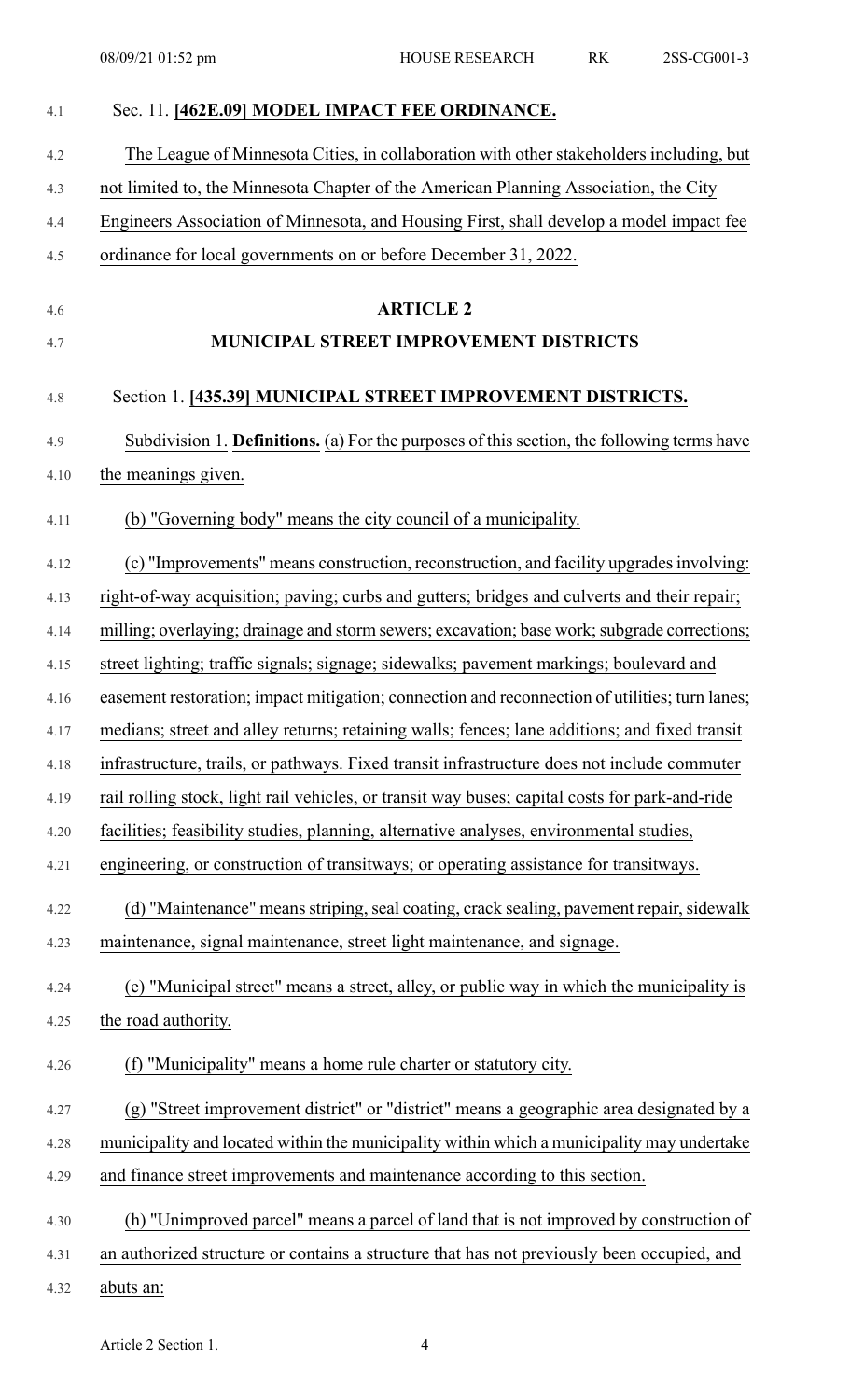| 5.1  | (1) unimproved municipal street and that is not served by municipal sewer or water               |
|------|--------------------------------------------------------------------------------------------------|
| 5.2  | utilities; or                                                                                    |
| 5.3  | (2) improved municipal street and served by municipal sewer or water utilities.                  |
| 5.4  | Subd. 2. <b>Authorization.</b> To pay for street improvements and maintenance, a municipality    |
| 5.5  | may, by ordinance, impose a street improvement fee. The fee amount must be just and              |
| 5.6  | equitable. The municipality must adopt the ordinance after providing public notice and           |
| 5.7  | holding a public hearing pursuant to subdivision 5.                                              |
| 5.8  | Subd. 3. Street improvement fee. Except as provided in subdivision 10, a municipality            |
| 5.9  | must apportion street improvement fees to all of the developed parcels located in the district.  |
| 5.10 | A street improvement district must not include any property already located in another street    |
| 5.11 | improvement district.                                                                            |
| 5.12 | Subd. 4. Apportionment. (a) All or part of the costs of municipal street improvements            |
| 5.13 | and maintenance must be apportioned to all developed parcels or developed tracts of land         |
| 5.14 | located in the established street improvement district on the basis of each developed parcel's   |
| 5.15 | or tract's relative share of the vehicular trips to and from all developed parcels and tracts in |
| 5.16 | the street improvement district during the preceding calendar quarter, as estimated from a       |
| 5.17 | representative sample of actual trip data compiled from a source which has been certified        |
| 5.18 | as suitable for this purpose by the commissioner of transportation.                              |
| 5.19 | (b) Parcels zoned for low density residential development in a street improvement district       |
| 5.20 | must be assessed on the basis of the average number of trips for all parcels zoned for low       |
| 5.21 | density residential development within the district.                                             |
| 5.22 | Subd. 5. Adoption of plan; notice and hearing. (a) Before establishing a municipal               |
| 5.23 | street improvement district or authorizing a street improvement fee, a municipality must         |
| 5.24 | propose and adopt a street improvement plan that identifies the location of the municipal        |
| 5.25 | street improvement district and identifies and estimates the costs of the proposed               |
| 5.26 | improvements during the proposed period of collection of municipal street improvement            |
| 5.27 | fees, which must be for a period of at least five years and no more than 20 years.               |
| 5.28 | (b) Notice of a public hearing on the proposed plan must be given by mail to all affected        |
| 5.29 | landowners at least 30 days before the hearing and must be posted in a public place for at       |
| 5.30 | least 30 days before the hearing. The notice shall include the time and place of the hearing,    |
| 5.31 | a map showing the boundaries of the proposed district, and a statement that all persons          |
| 5.32 | owning property in the proposed district that would be subject to a service charge will be       |
| 5.33 | given the opportunity to be heard at the hearing.                                                |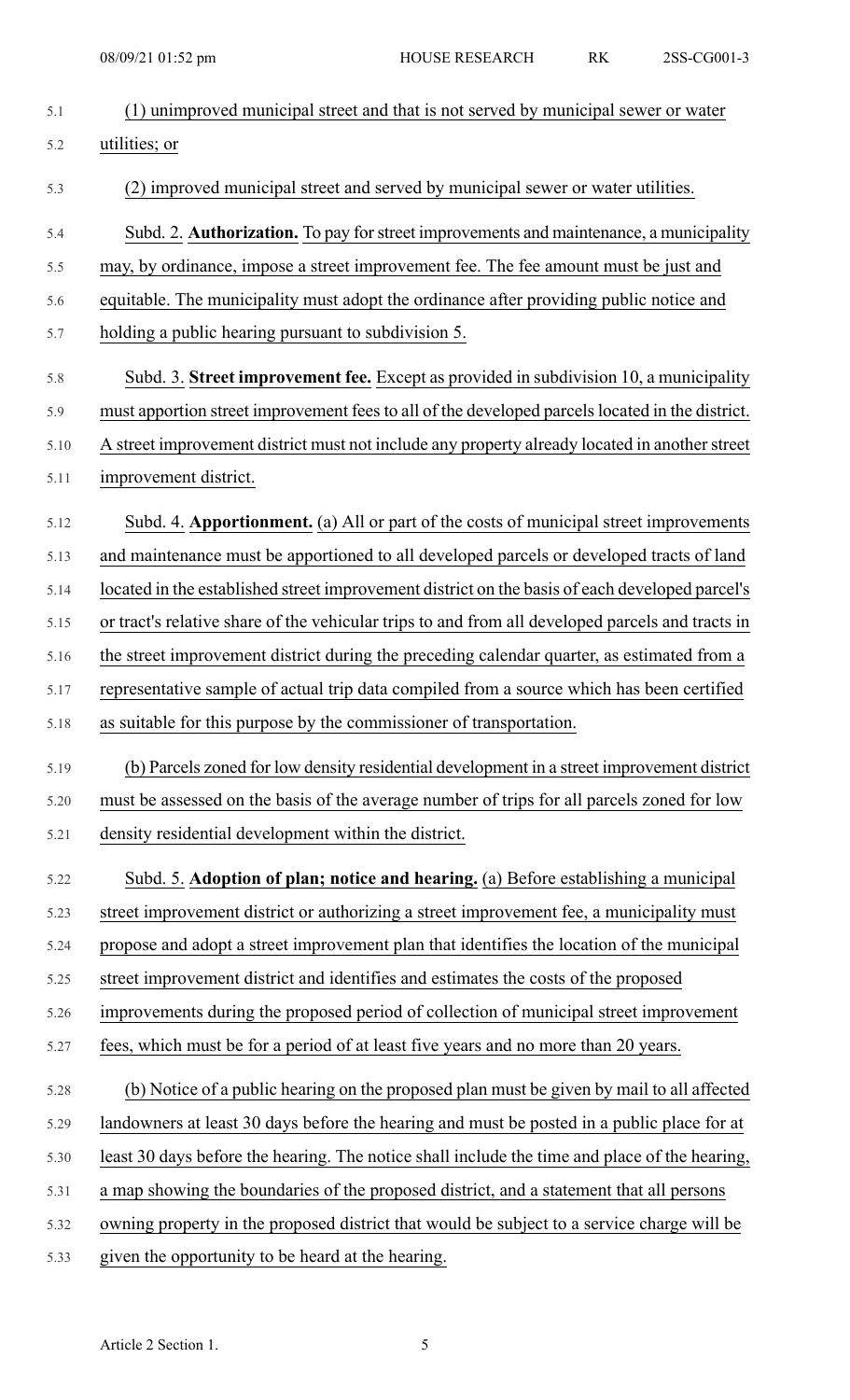| 6.1  | (c) At the public hearing, the governing body must present the plan and all affected            |
|------|-------------------------------------------------------------------------------------------------|
| 6.2  | landowners in attendance must have the opportunity to comment before the governing body         |
| 6.3  | considers adoption of the plan.                                                                 |
| 6.4  | (d) The proposed improvements included in the street improvement plan must be included          |
| 6.5  | in the transportation element of the municipality's approved comprehensive plan and capital     |
| 6.6  | improvement program.                                                                            |
| 6.7  | Subd. 6. Use of fees. Revenues from street improvement fees must be placed in a separate        |
| 6.8  | account and used only for projects located within the district and identified in the municipal  |
| 6.9  | street improvement plan.                                                                        |
| 6.10 | Subd. 7. Collection; up to 20 years. (a) An ordinance adopted under this section must           |
| 6.11 | provide for billing and payment of the fee on a monthly, quarterly, or other basis as directed  |
| 6.12 | by the governing body. The governing body may collect municipal street improvement fees         |
| 6.13 | within a street improvement district for no more than 20 years.                                 |
| 6.14 | (b) As of October 15 of each year, fees that have remained unpaid for at least 30 days          |
| 6.15 | may be certified to the county auditor for collection as a special assessment payable in the    |
| 6.16 | following calendar year against the affected property.                                          |
| 6.17 | Subd. 8. Not exclusive means of financing improvements. The use of the municipal                |
| 6.18 | street improvement fee by a municipality does not restrict the municipality from imposing       |
| 6.19 | other measures authorized by statute or by home rule charter to pay the costs of local street   |
| 6.20 | improvements or maintenance, except that a municipality must not impose special                 |
| 6.21 | assessments for projects funded with street improvement fees.                                   |
| 6.22 | Subd. 9. Unimproved parcels; fees. A municipality may not impose a street improvement           |
| 6.23 | fee on any unimproved parcel located within an established street improvement district until    |
| 6.24 | at least three years after the date of substantial completion of the paving of the previous     |
| 6.25 | unimproved municipal street, or the date which a structure is built and first occupied pursuant |
| 6.26 | to a certificate of occupancy, whichever is later.                                              |
| 6.27 | Subd. 10. Institutions of public charity. A municipality may not impose a street                |
| 6.28 | improvement fee on any parcel owned by an institution of public charity as defined in section   |
| 6.29 | 272.02, subdivision 7.                                                                          |
| 6.30 | Subd. 11. Appeal to district court. Within 30 days after adoption of a street improvement       |
| 6.31 | fee, any affected landowner may appeal to the district court by serving a notice upon the       |
| 6.32 | mayor or clerk of the municipality. The notice shall be filed with the court administrator of   |
| 6.33 | the district court within ten days after its service. The appeal shall be placed upon the       |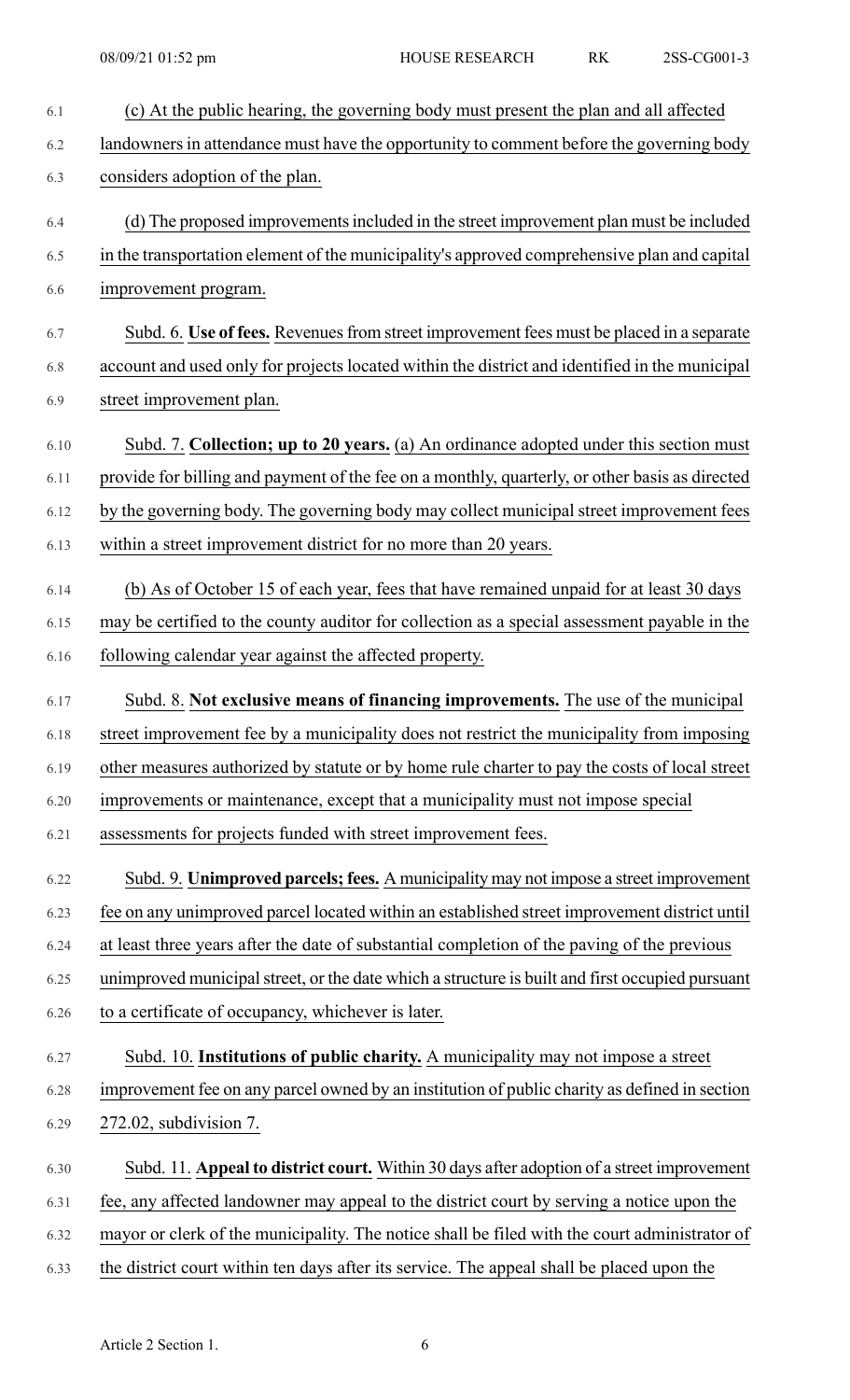| 7.1     | calendar of the next general term commencing more than five days after the date of serving         |
|---------|----------------------------------------------------------------------------------------------------|
| 7.2     | the notice and shall be tried as other appeals in such cases. The court shall either affirm the    |
| 7.3     | street improvement fee or set it aside and order a reapportionment as provided under               |
| 7.4     | subdivisions 3 and 4. All objections to the street improvement fee shall be deemed waived          |
| $7.5\,$ | unless presented on appeal. This section provides the exclusive method of appeal from a            |
| 7.6     | street improvement fee issued under this section.                                                  |
| 7.7     | <b>EFFECTIVE DATE.</b> This section is effective July 1, 2022.                                     |
| 7.8     | <b>ARTICLE 3</b>                                                                                   |
| 7.9     | <b>PLANNING AND ZONING</b>                                                                         |
| 7.10    | Section 1. Minnesota Statutes 2020, section 394.24, subdivision 1, is amended to read:             |
| 7.11    | Subdivision 1. Adopted by ordinance. Official controls which shall further the purpose             |
| 7.12    | and objectives of the comprehensive plan and parts thereof shall be adopted by ordinance.          |
| 7.13    | The comprehensive plan must provide guidelines for the timing and sequence of the adoption         |
| 7.14    | of official controls to ensure planned, orderly, and staged development and redevelopment          |
| 7.15    | consistent with the comprehensive plan. Official controls do not conflict with a                   |
| 7.16    | comprehensive plan if they permit all of the uses that are permitted or required in the            |
| 7.17    | comprehensive plan at the densities permitted or required by the comprehensive plan, and           |
| 7.18    | they prohibit all of the uses that are expressly prohibited by the comprehensive plan.             |
| 7.19    | Sec. 2. Minnesota Statutes 2020, section 462.355, subdivision 4, is amended to read:               |
| 7.20    | Subd. 4. Interim ordinance. (a) If a municipality is conducting studies or has authorized          |
| 7.21    | a study to be conducted or has held or has scheduled a hearing for the purpose of considering      |
| 7.22    | adoption or amendment of a comprehensive plan or official controls as defined in section           |
| 7.23    | 462.352, subdivision 15, or if new territory for which plans or controls have not been adopted     |
| 7.24    | is annexed to a municipality, the governing body of the municipality may adopt an interim          |
| 7.25    | ordinance applicable to all or part of its jurisdiction for the purpose of protecting the planning |
| 7.26    | process and the health, safety and welfare of its citizens. The interim ordinance may regulate,    |
| 7.27    | restrict, or prohibit any use, development, or subdivision within the jurisdiction or a portion    |
| 7.28    | thereof for a period not to exceed one year from the date it is effective.                         |
| 7.29    | (b) If a proposed interim ordinance purports to regulate, restrict, or prohibit activities         |
| 7.30    | relating to livestock production, a public hearing must be held following a ten-day notice         |
|         |                                                                                                    |

7.31 given by publication in a newspaper of general circulation in the municipality before the 7.32 interim ordinance takes effect.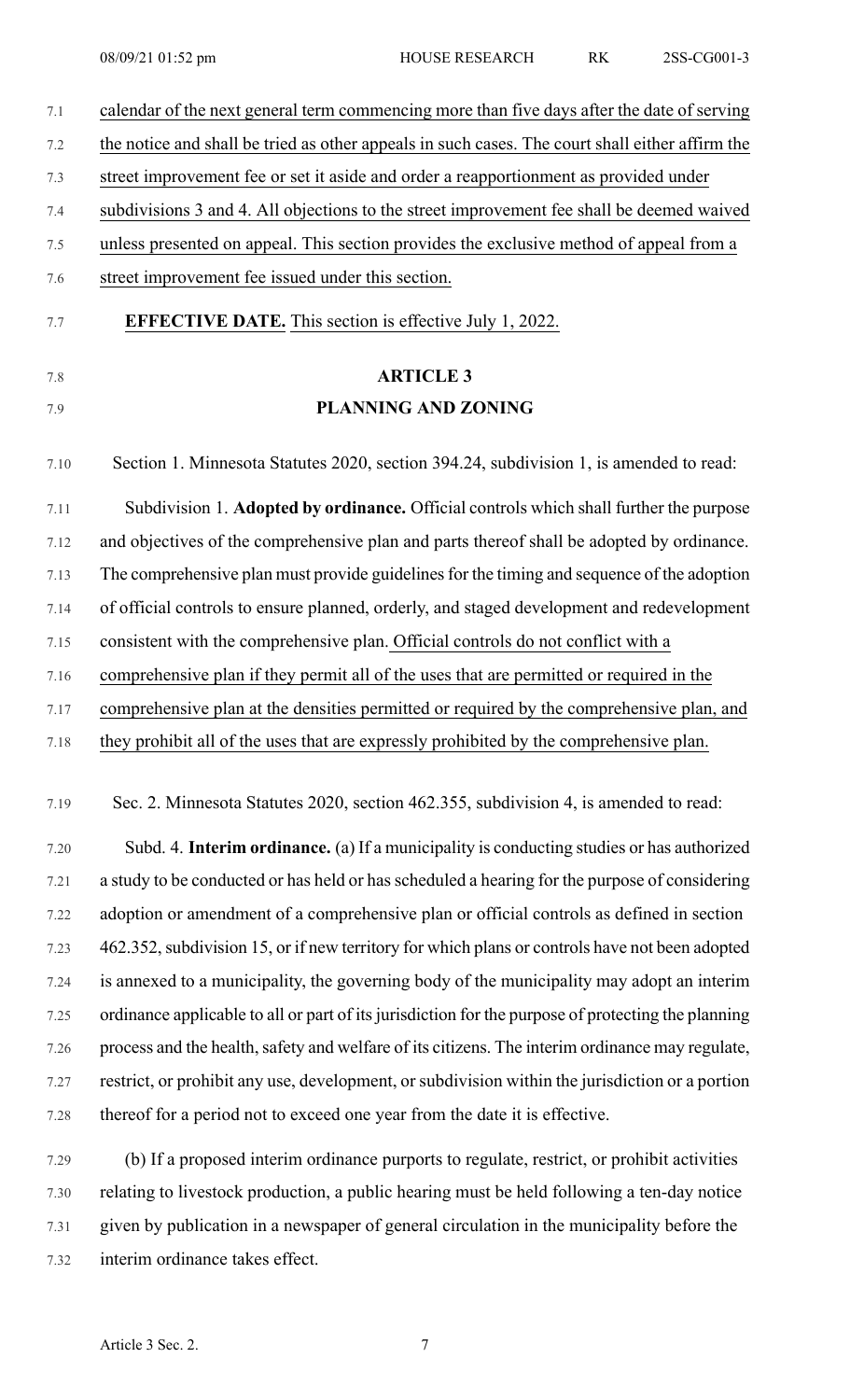- 8.1  $(c)(1)$  A statutory or home rule charter city may adopt an interim ordinance that regulates, 8.2 restricts, or prohibits a housing proposal only if the ordinance is approved by majority vote 8.3 of all members of the city council. A housing proposal that is consistent with the 8.4 comprehensive plan on the date of submission and is submitted or pending before the 8.5 adoption of an interim ordinance under this subdivision is exempt from the regulations,
- 8.6 restrictions, or prohibitions in the interim ordinance.

8.7 (2) Before adopting the interim ordinance, the city council must hold a public hearing 8.8 after providing written notice to any person who has submitted a housing proposal, has a 8.9 pending housing proposal, or has provided a written request to be notified of interim 8.10 ordinances related to housing proposals. The written notice must be provided at least three 8.11 business days before the public hearing. Notice also must be posted on the city's official 8.12 website, if the city has an official website.

8.13 (3) The date of the public hearing shall be the earlier of the next regularly scheduled 8.14 city council meeting after the notice period or within ten days of the notice.

8.15 (4) The activities proposed to be restricted by the proposed interim ordinance may not 8.16 be undertaken before the public hearing.

8.17 (5) For the purposes of this paragraph, "housing proposal" means a written request for 8.18 city approval of a project intended primarily to provide residential dwellings, either single 8.19 family or multi-family, and involves the subdivision or development of land or the 8.20 demolition, construction, reconstruction, alteration, repair, or occupancy of residential 8.21 dwellings.

8.22 (d) The period of an interim ordinance applicable to an area that is affected by a city's 8.23 master plan for a municipal airport may be extended for such additional periods as the 8.24 municipality may deem appropriate, not exceeding a total additional period of 18 months. 8.25 In all other cases, no interim ordinance may halt, delay, or impede a subdivision that has 8.26 been given preliminary approval, nor may any interim ordinance extend the time deadline 8.27 for agency action set forth in section 15.99 with respect to any application filed prior to the 8.28 effective date of the interim ordinance. The governing body of the municipality may extend 8.29 the interim ordinance after a public hearing and written findings have been adopted based 8.30 upon one or more of the conditions in clause  $(1)$ ,  $(2)$ , or  $(3)$ . The public hearing must be 8.31 held at least 15 days but not more than 30 days before the expiration of the interim ordinance, 8.32 and notice of the hearing must be published at least ten days before the hearing. The interim 8.33 ordinance may be extended for the following conditions and durations, but, except as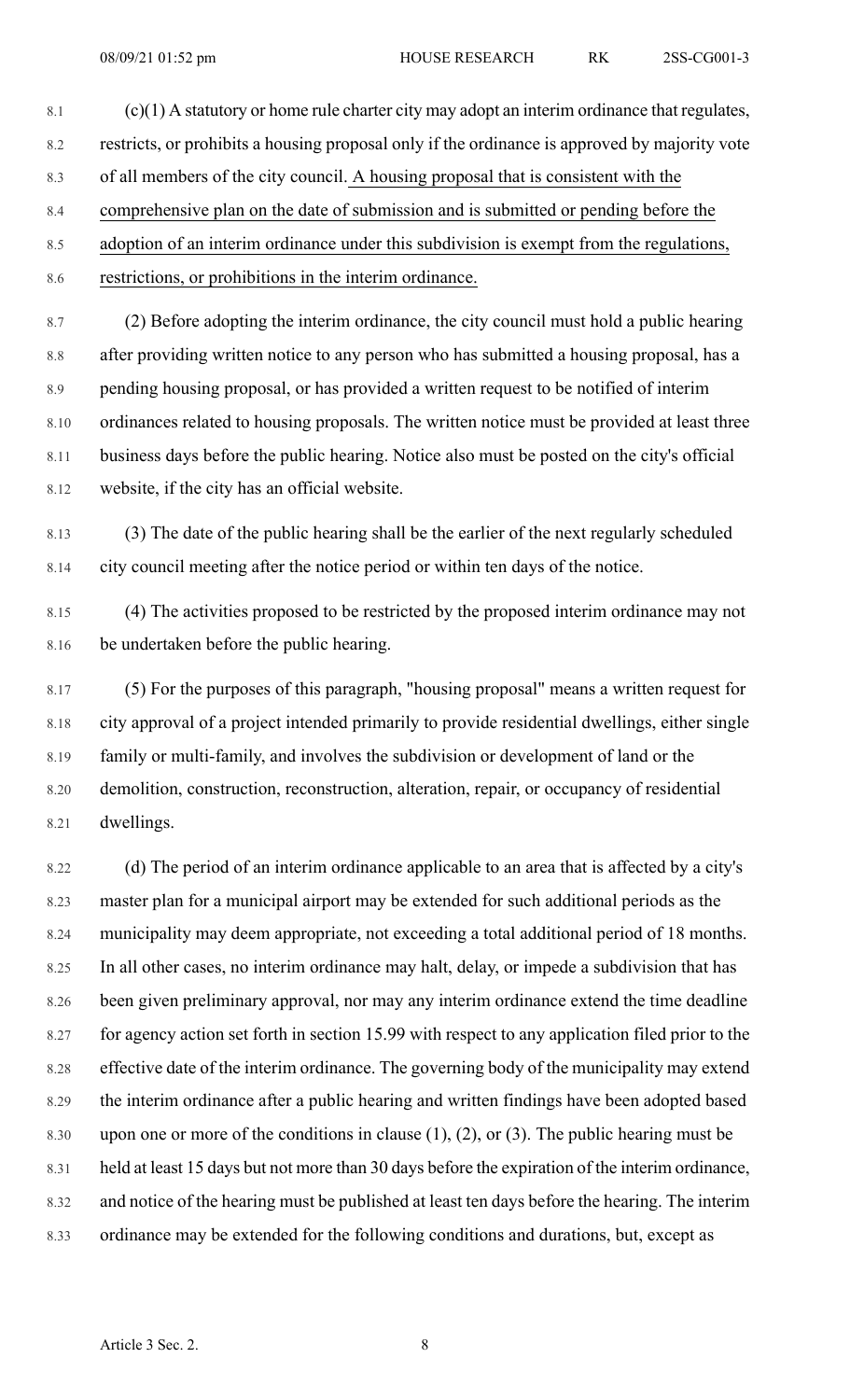- 9.1 provided in clause (3), an interim ordinance may not be extended more than an additional 9.2 18 months:
- 9.3 (1) up to an additional 120 days following the receipt of the final approval or review by 9.4 a federal, state, or metropolitan agency when the approval is required by law and the review 9.5 or approval has not been completed and received by the municipality at least 30 days before 9.6 the expiration of the interim ordinance;
- 9.7 (2) up to an additional 120 days following the completion of any other process required 9.8 by a state statute, federal law, or court order, when the process is not completed at least 30 9.9 days before the expiration of the interim ordinance; or
- 9.10 (3) up to an additional one year if the municipality has not adopted a comprehensive 9.11 plan under this section at the time the interim ordinance is enacted.
- 9.12 Sec. 3. Minnesota Statutes 2020, section 462.357, subdivision 2, is amended to read:

9.13 Subd. 2. **General requirements.** (a) At any time after the adoption of a land use plan 9.14 for the municipality, the planning agency, for the purpose of carrying out the policies and 9.15 goals of the land use plan, may prepare a proposed zoning ordinance and submit it to the 9.16 governing body with its recommendations for adoption.

9.17 (b) Subject to the requirements of subdivisions 3, 4, and 5, the governing body may 9.18 adopt and amend a zoning ordinance by a majority vote of all its members. The adoption 9.19 or amendment of any portion of a zoning ordinance which changes all or part of the existing 9.20 classification of a zoning district from residential to either commercial or industrial requires 9.21 a two-thirds majority vote of all members of the governing body.

9.22 (c) The land use plan must provide guidelines for the timing and sequence of the adoption 9.23 of official controls to ensure planned, orderly, and staged development and redevelopment 9.24 consistent with the land use plan. Official controls do not conflict with a land use plan if 9.25 they permit all of the uses that are permitted or required in the land use plan at the densities 9.26 permitted or required by the land use plan, and they prohibit all of the uses that are expressly 9.27 prohibited by the land use plan.

9.28 Sec. 4. Minnesota Statutes 2020, section 462.358, subdivision 2a, is amended to read:

9.29 Subd. 2a. **Terms of regulations.** The standards and requirementsin the regulations may 9.30 address without limitation: the size, location, grading, and improvement of lots, structures, 9.31 public areas, streets, roads, trails, walkways, curbs and gutters, water supply, storm drainage, 9.32 lighting, sewers, electricity, gas, and other utilities; the planning and design of sites; access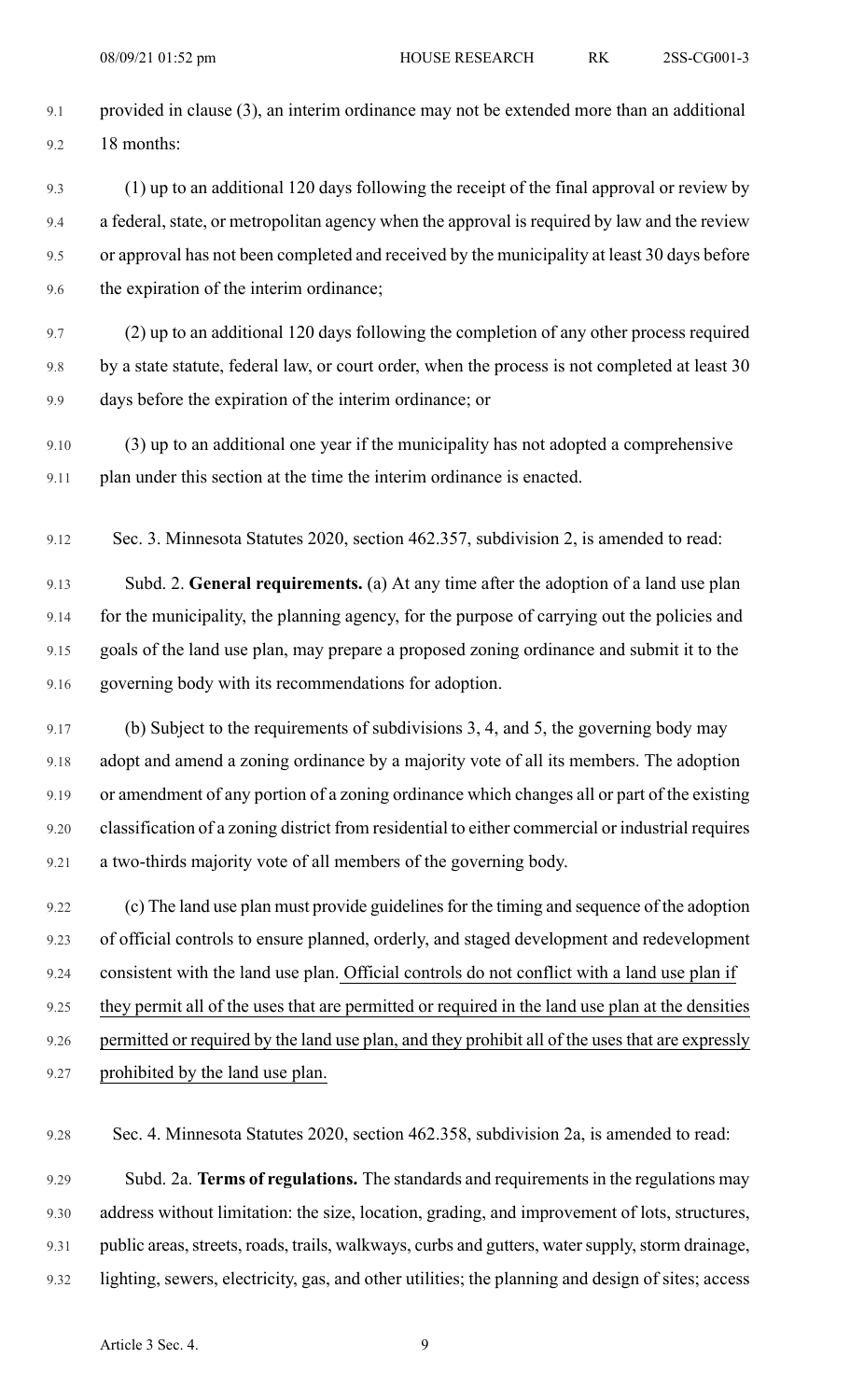10.1 to solar energy; and the protection and conservation of floodplains, shore lands, soils, water, 10.2 vegetation, energy, air quality, and geologic and ecologic features. The regulations shall 10.3 require that subdivisions be consistent with the municipality's official map if one exists and 10.4 its zoning ordinance, and may require consistency with other official controls and the 10.5 comprehensive plan. The regulations may prohibit certain classes or kinds of subdivisions 10.6 in areas where prohibition is consistent with the comprehensive plan and the purposes of 10.7 thissection, particularly the preservation of agricultural lands. The regulations may prohibit, 10.8 restrict or control development for the purpose of protecting and assuring access to direct 10.9 sunlight for solar energy systems. The regulations may prohibit the issuance of permits or 10.10 approvals for any tracts, lots, or parcels for which required subdivision approval has not 10.11 been obtained.

10.12 Regulations do not conflict with a comprehensive plan if they permit all of the uses that 10.13 are permitted or required in the comprehensive plan at the densities permitted or required 10.14 by the comprehensive plan, and they prohibit all of the uses that are expressly prohibited 10.15 by the comprehensive plan.

10.16 The regulations may permit the municipality to condition its approval on the construction 10.17 and installation of sewers, streets, electric, gas, drainage, and water facilities, and similar 10.18 utilities and improvements or, in lieu thereof, on the receipt by the municipality of a cash 10.19 deposit, certified check, irrevocable letter of credit, bond, or other financial security in an 10.20 amount and with surety and conditions sufficient to assure the municipality that the utilities 10.21 and improvements will be constructed or installed according to the specifications of the 10.22 municipality. Sections 471.345 and 574.26 do not apply to improvements made by a 10.23 subdivider or a subdivider's contractor.

10.24 A municipality may require that an applicant establish an escrow account or other 10.25 financial security for the purpose of reimbursing the municipality for direct costs relating 10.26 to professional services provided during the review, approval and inspection of the project. 10.27 A municipality may only charge the applicant a rate equal to the value of the service to the 10.28 municipality. Services provided by municipal staff or contract professionals must be billed 10.29 at an established rate.

10.30 When the applicant vouches, by certified letter to the municipality, that the conditions 10.31 required by the municipality for approval under this subdivision have been satisfied, the 10.32 municipality has 30 days to release and return to the applicant any and all financial securities 10.33 tied to the requirements. If the municipality fails to release and return the letters of credit 10.34 within the 30-day period, any interest accrued will be paid to the applicant. If the municipality 10.35 determines that the conditions required for approval under this subdivision have not been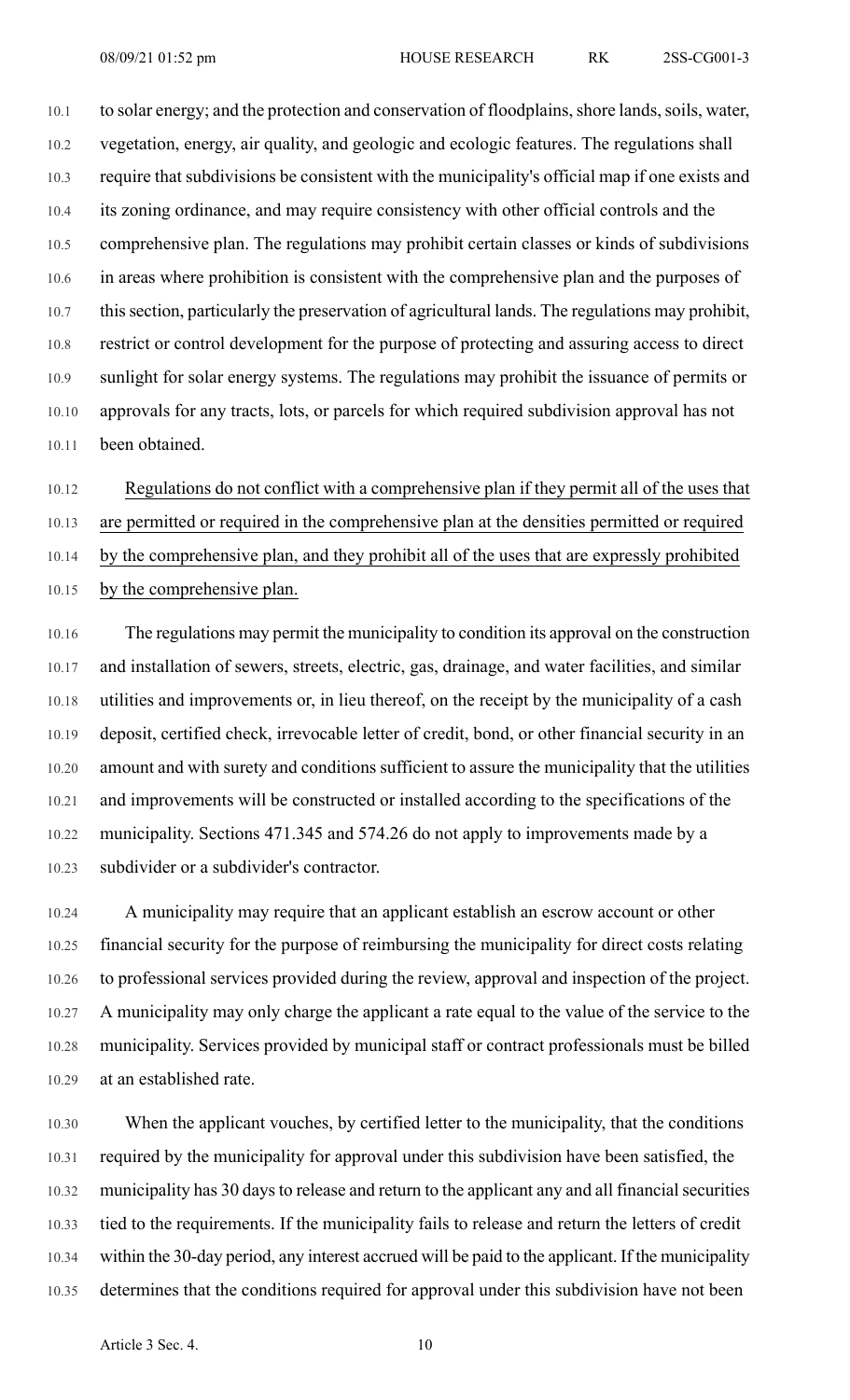11.1 satisfied, the municipality must send written notice within seven business days upon receipt 11.2 of the certified letter indicating to the applicant which specific conditions have not been 11.3 met. The municipality shall require a maintenance or performance bond from any 11.4 subcontractor that has not yet completed all remaining requirements of the municipality.

11.5 The regulations may permit the municipality to condition its approval on compliance 11.6 with other requirements reasonably related to the provisions of the regulations and to execute 11.7 development contracts embodying the terms and conditions of approval. The municipality 11.8 may enforce such agreements and conditions by appropriate legal and equitable remedies.

11.9 Sec. 5. Minnesota Statutes 2020, section 473.254, subdivision 2, is amended to read:

11.10 Subd. 2. **Affordable, life-cycle goals.** (a) The council shall negotiate with each 11.11 municipality to establish affordable and life-cycle housing goals for that municipality that 11.12 are consistent with and promote the policies of the Metropolitan Council as provided in the 11.13 adopted Metropolitan Development Guide. The council shall adopt, by resolution after a 11.14 public hearing, the negotiated affordable and life-cycle housing goals for each municipality 11.15 by January 15, 1996, and by January 15 in each succeeding year for each municipality newly 11.16 electing to participate in the program or for each municipality with which new housing 11.17 goals have been negotiated. By June 30, 1996, and by June 30 in each succeeding year for 11.18 each municipality newly electing to participate in the program or for each municipality with 11.19 which new housing goals have been negotiated, each municipality shall identify to the 11.20 council the actions it plans to take to meet the established housing goals.

11.21 (b) Only parcels that are consistent with and promote the policies of the Metropolitan 11.22 Development Guide and are zoned for multifamily housing at the guided level of density 11.23 may qualify toward a municipality's affordable and life-cycle housing goals under this 11.24 subdivision.

## 11.25 **APPLICATION.** This section applies in the counties of Anoka, Carver, Dakota, 11.26 Hennepin, Ramsey, Scott, and Washington.

11.27 Sec. 6. Minnesota Statutes 2020, section 473.858, subdivision 1, is amended to read: 11.28 Subdivision 1. **No conflicting zoning, fiscal device, official control.** Within nine months 11.29 following the receipt of a metropolitan system statement for an amendment to a metropolitan 11.30 system plan and within three years following the receipt of a metropolitan system statement 11.31 issued in conjunction with the decennial review required under section 473.864, subdivision 11.32 2, every local governmental unit shall have reviewed and, if necessary, amended its 11.33 comprehensive plan in accordance with sections 462.355, 473.175, and 473.851 to 473.871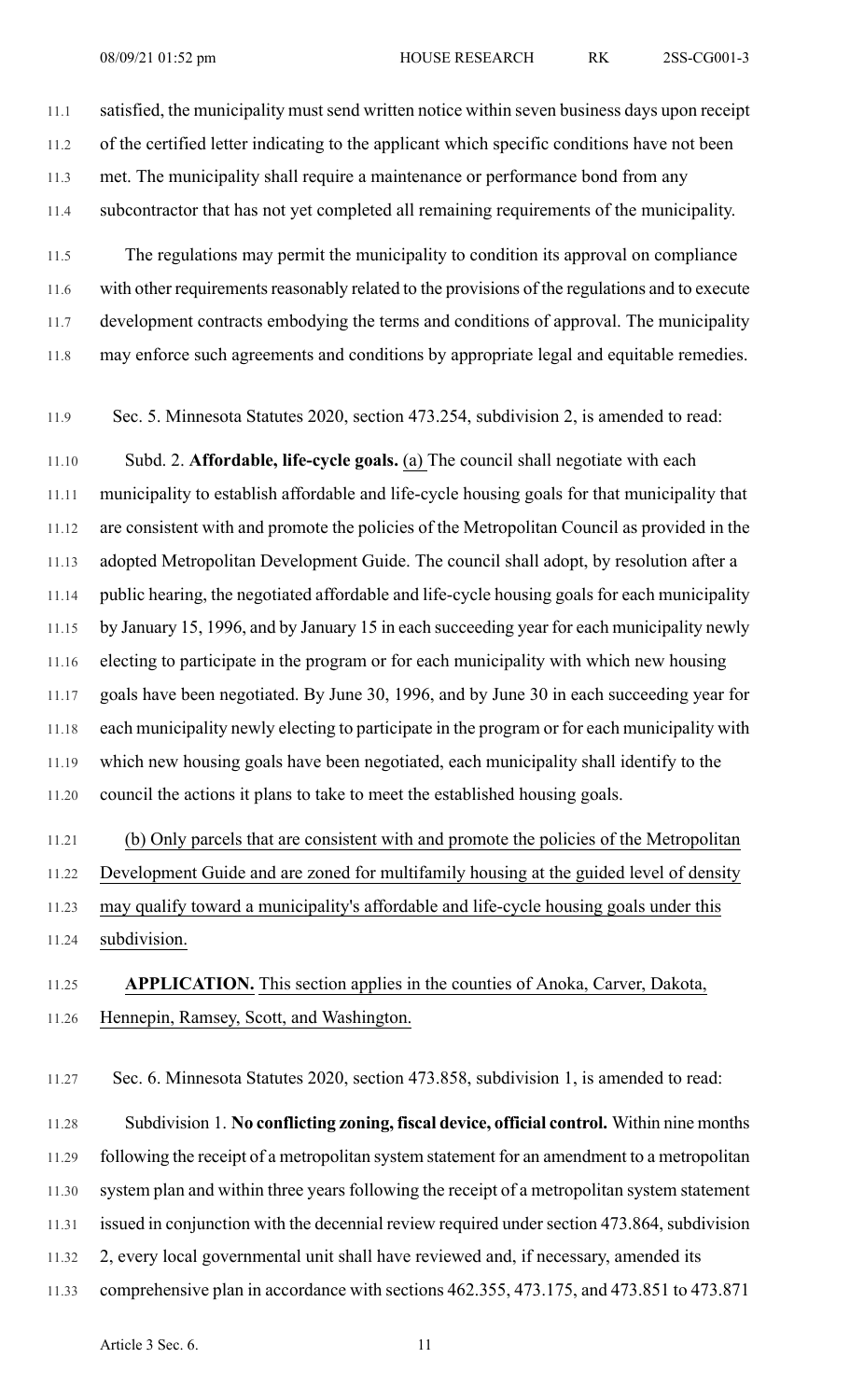12.1 and the applicable planning statute and shall have submitted the plan to the Metropolitan 12.2 Council for review pursuant to section 473.175. The provisions of sections 462.355, 473.175, 12.3 and 473.851 to 473.871 shall supersede the provisions of the applicable planning statute 12.4 wherever a conflict may exist. If the comprehensive municipal plan is in conflict with the 12.5 zoning ordinance, the zoning ordinance shall be brought into conformance with the plan by 12.6 local government units in conjunction with the review and, if necessary, amendment of its 12.7 comprehensive plan required under section 473.864, subdivision 2. A local government 12.8 unit shall not adopt any fiscal device or official control which is in conflict with its 12.9 comprehensive plan, including any amendments to the plan, or which permits activity in 12.10 conflict with metropolitan system plans, as defined by section 473.852, subdivision 8. The 12.11 comprehensive plan shall provide guidelines for the timing and sequence of the adoption 12.12 of official controls to ensure planned, orderly, and staged development and redevelopment 12.13 consistent with the comprehensive plan. For purposes of this section, a fiscal device or 12.14 official control shall not be considered to be in conflict with a local government unit's 12.15 comprehensive plan or to permit an activity in conflict with metropolitan system plans if 12.16 such fiscal device or official control is adopted to ensure the planned, orderly, and staged 12.17 development of urbanization or redevelopment areas designated in the comprehensive plan 12.18 pursuant to section 473.859, subdivision 5. Fiscal devices and official controls do not conflict 12.19 with a comprehensive plan if they permit all of the uses that are permitted or required in 12.20 the comprehensive plan at the densities permitted or required by the comprehensive plan, 12.21 and they prohibit all of the uses that are expressly prohibited by the comprehensive plan. 12.22 **APPLICATION.** This section applies in the counties of Anoka, Carver, Dakota,

12.23 Hennepin, Ramsey, Scott, and Washington.

12.24 Sec. 7. Minnesota Statutes 2020, section 473.865, subdivision 2, is amended to read:

12.25 Subd. 2. **No conflict with plans.** A local governmental unit shall not adopt any official 12.26 control or fiscal device which is in conflict with its comprehensive plan or which permits 12.27 activity in conflict with metropolitan system plans. Fiscal devices and official controls do 12.28 not conflict with a comprehensive plan if they permit all of the uses that are permitted or 12.29 required in the comprehensive plan at the densities permitted or required by the 12.30 comprehensive plan, and they prohibit all of the uses that are expressly prohibited by the 12.31 comprehensive plan.

12.32 **APPLICATION.** This section applies in the counties of Anoka, Carver, Dakota, 12.33 Hennepin, Ramsey, Scott, and Washington.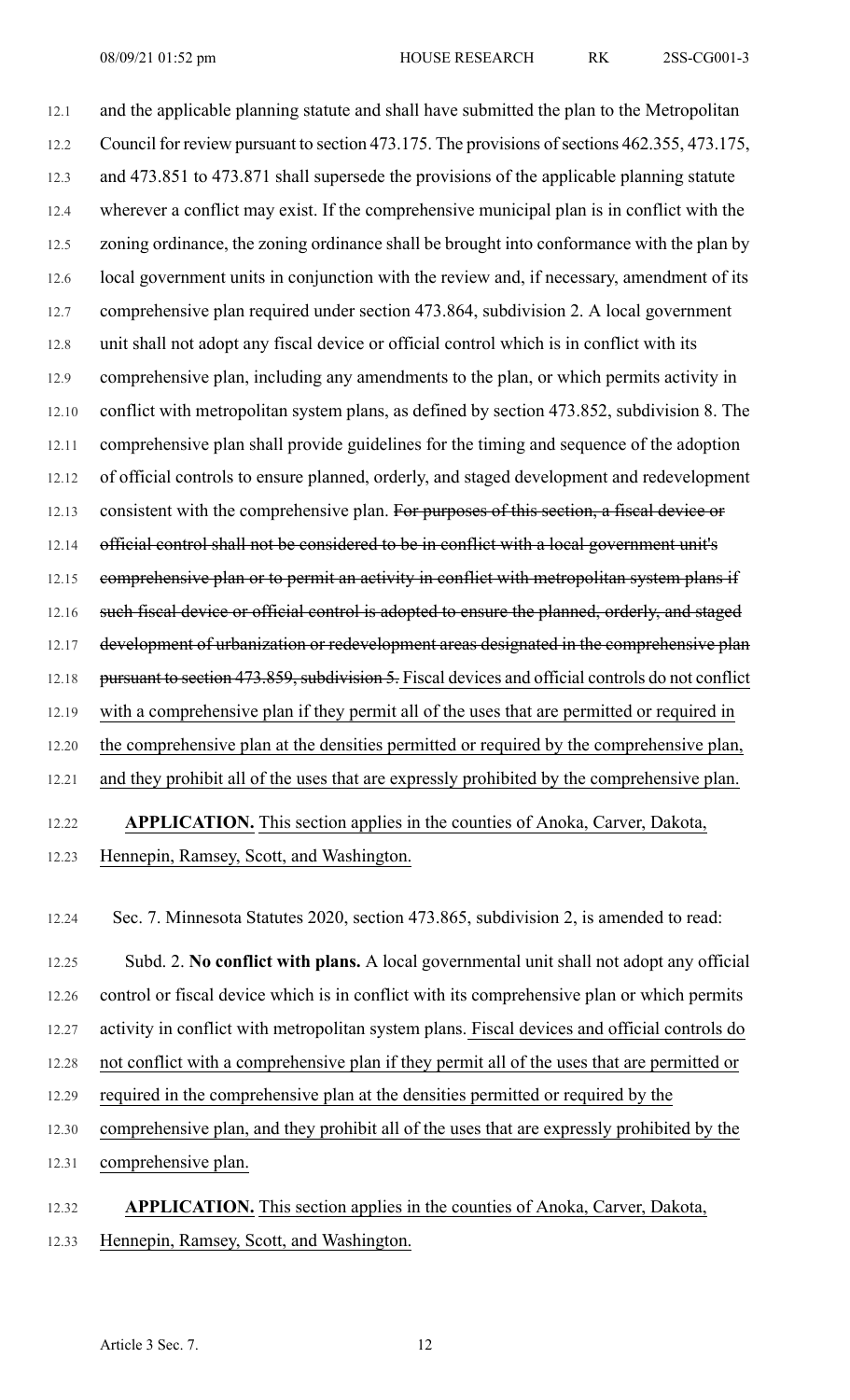| 13.1  | Sec. 8. Minnesota Statutes 2020, section 473.865, subdivision 3, is amended to read:         |
|-------|----------------------------------------------------------------------------------------------|
| 13.2  | Subd. 3. Amendments. If an official control conflicts with a comprehensive plan as the       |
| 13.3  | result of an amendment to the plan, the official control shall be amended by the unit within |
| 13.4  | nine months following the amendment to the plan or within 60 days of the submission of a     |
| 13.5  | development application that is not in conflict with the comprehensive plan, whichever       |
| 13.6  | occurs first, so as to not conflict with the amended comprehensive plan.                     |
| 13.7  | <b>APPLICATION.</b> This section applies in the counties of Anoka, Carver, Dakota,           |
| 13.8  | Hennepin, Ramsey, Scott, and Washington.                                                     |
| 13.9  | <b>ARTICLE 4</b>                                                                             |
| 13.10 | <b>LIMITING REGULATIONS ON RESIDENTIAL DEVELOPMENT</b>                                       |
| 13.11 | Section 1. Minnesota Statutes 2020, section 462.357, is amended by adding a subdivision      |
| 13.12 | to read:                                                                                     |
| 13.13 | Subd. 7a. Duplex is a permitted use. A two-family residential building, also known as        |
| 13.14 | a duplex, is a permitted use in all areas zoned for single-family residential use and in any |
| 13.15 | residential subdivision development.                                                         |
| 13.16 | Sec. 2. [462.3575] LIMITING REGULATIONS ON RESIDENTIAL                                       |
| 13.17 | DEVELOPMENT.                                                                                 |
| 13.18 | Subdivision 1. Application. This section applies to official controls adopted under          |
| 13.19 | sections 462.357, 462.358, and 462.3595.                                                     |
| 13.20 | Subd. 2. Planned unit development. (a) A municipality shall not require a planned unit       |
| 13.21 | development agreement in lieu of a proposed residential development if the proposed          |
| 13.22 | residential development complies with the existing city zoning ordinances, subdivision       |
| 13.23 | regulation, or qualifies as a conditional use.                                               |
| 13.24 | (b) A municipality shall not require planned unit development agreement conditions           |
| 13.25 | that exceed the requirements in the State Building Code under chapter 326B.                  |
| 13.26 | (c) A planned unit development agreement must be made available to the public by             |
| 13.27 | posting the agreement on the website of the municipality at least seven days prior to the    |
| 13.28 | governing body's review of the agreement. If the municipality does not have a website, a     |
| 13.29 | copy of the planned unit development agreement must be available for review at the city      |
| 13.30 | hall building of the municipality. If the agreement is approved by the governing body, the   |
| 13.31 | agreement cannot be modified unless all parties to the agreement concur.                     |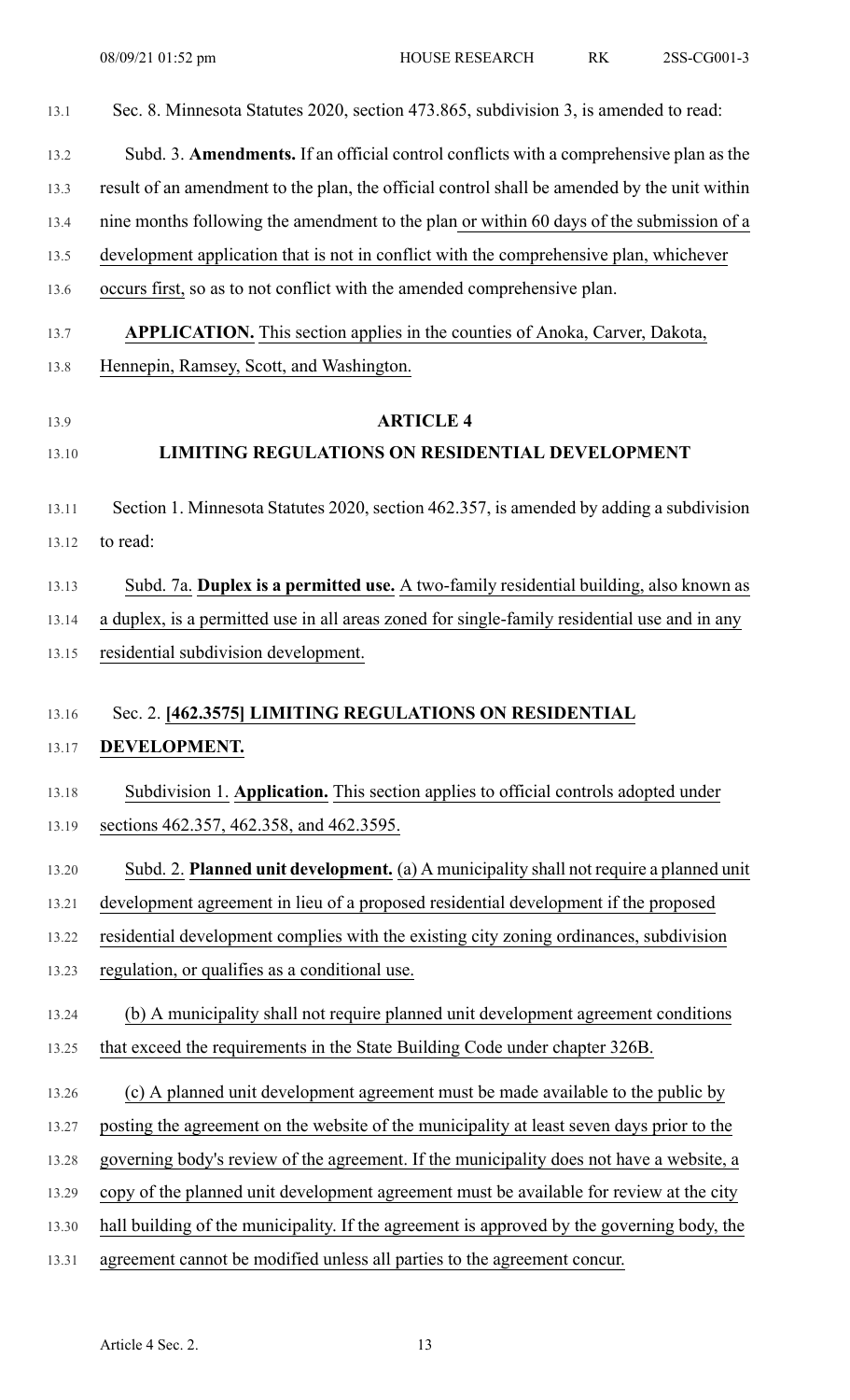| 14.1  | Subd. 3. Limitation on aesthetic mandates. A municipality shall not condition approval         |
|-------|------------------------------------------------------------------------------------------------|
| 14.2  | of a building permit, subdivision development, or planned unit development on the use of       |
| 14.3  | specific materials, design, amenities, or other aesthetic conditions that are not required by  |
| 14.4  | the State Building Code under chapter 326B. This subdivision only applies to residential       |
| 14.5  | development.                                                                                   |
| 14.6  | Subd. 4. Garages. A municipality shall not require more than one garage as defined in          |
| 14.7  | section 325F.82, subdivision 3, for a single-family dwelling.                                  |
|       |                                                                                                |
| 14.8  | <b>ARTICLE 5</b>                                                                               |
| 14.9  | <b>MUNICIPAL DEDICATION FEES</b>                                                               |
|       |                                                                                                |
| 14.10 | Section 1. Minnesota Statutes 2020, section 462.358, subdivision 2b, is amended to read:       |
| 14.11 | Subd. 2b. Dedication. (a) The regulations may require that a reasonable portion of the         |
| 14.12 | buildable land, as defined by municipal ordinance, of any proposed subdivision be dedicated    |
| 14.13 | to the public or preserved for public use as streets, roads, sidewalks, sewers, electric, gas, |
| 14.14 | and water facilities, storm water drainage and holding areas or ponds and similar utilities    |
| 14.15 | and improvements, parks, recreational facilities as defined in section 471.191, playgrounds,   |
| 14.16 | trails, wetlands, or open space. The requirement must be imposed by ordinance or under         |
| 14.17 | the procedures established in section 462.353, subdivision 4a.                                 |
| 14.18 | (b) If a municipality adopts the ordinance or proceeds under section 462.353, subdivision      |
| 14.19 | 4a, as required by paragraph (a), the municipality must adopt a capital improvement budget     |
| 14.20 | and have a parks and open space plan or have a parks, trails, and open space component in      |
| 14.21 | its comprehensive plan subject to the terms and conditions in this paragraph and paragraphs    |
| 14.22 | $(c)$ to $(i)$ .                                                                               |
|       |                                                                                                |

14.23 (c) The municipality may choose to accept a cash fee as set by ordinance from the 14.24 applicant for some or all of the new lots created in the subdivision, based on the average 14.25 fair market value of the unplatted land for which park fees have not already been paid that 14.26 is, no later than at the time of final approval or under the city's adopted comprehensive plan, 14.27 to be served by municipal sanitary sewer and water service or community septic and private 14.28 well as authorized by state law. For purposes of redevelopment on developed land, the 14.29 municipality may choose to accept a cash fee based on fair market value of the land no later 14.30 than the time of final approval. The park fee is capped at ten percent of the fair market value 14.31 of the development. "Fair market value" means the value of the land as determined by the 14.32 municipality annually based on tax valuation or other relevant data. If the municipality's 14.33 calculation of valuation is objected to by the applicant, then the value shall be as negotiated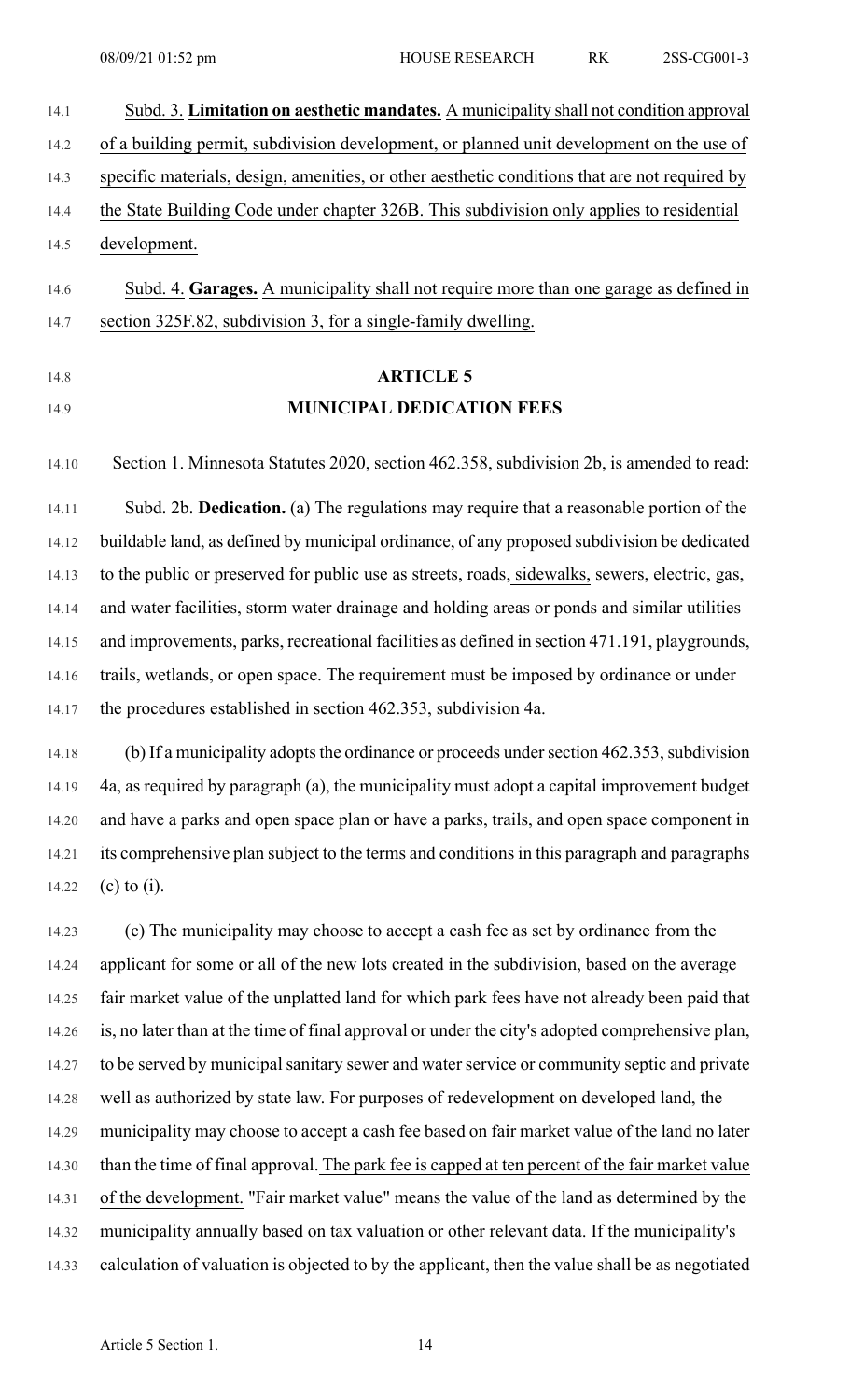15.5 (d) In establishing the portion to be dedicated or preserved or the cash fee, the regulations 15.6 shall give due consideration to the open space, recreational, or common areas and facilities 15.7 open to the public that the applicant proposes to reserve for the subdivision. The value of 15.8 any portion dedicated or preserved for park or trail purposes shall be deducted from any 15.9 cash fee so that the applicant is not penalized for including open space, recreational, or 15.10 common areas and facilities in their development proposal.

15.11 (e) The municipality must reasonably determine that it will need to acquire that portion 15.12 of land for the purposes stated in this subdivision as a result of approval of the subdivision.

15.13 (f) Cash payments received must be placed by the municipality in a special fund to be 15.14 used only for the purposes for which the money was obtained. The municipality must 15.15 maintain records detailing the purposes for which the money was obtained and the manner 15.16 in which it was spent to further those purposes. The records must be readily available to the 15.17 applicant upon request.

15.18 (g) Cash payments received must be used only for the acquisition and development or 15.19 improvement of parks, recreational facilities, playgrounds, trails, wetlands, or open space 15.20 based on the approved park systems plan. Cash payments must not be used for ongoing 15.21 operation or maintenance of parks, recreational facilities, playgrounds, trails, wetlands, or 15.22 open space. The municipality must maintain records demonstrating the manner in which 15.23 each cash payment was used.

15.24 (h) The municipality must not deny the approval of a subdivision based solely on an 15.25 inadequate supply of parks, open spaces, trails, or recreational facilities within the 15.26 municipality.

15.27 (i) Previously subdivided property from which a park dedication has been received, 15.28 being resubdivided with the same number of lots, is exempt from park dedication 15.29 requirements. If, as a result of resubdividing the property, the number of lots is increased, 15.30 then the park dedication or per-lot cash fee must apply only to the net increase of lots.

15.31 (j) The municipality may not require a dedication of land for a street that is not a collector 15.32 or arterial street and has a curb-to-curb width greater than 32 feet.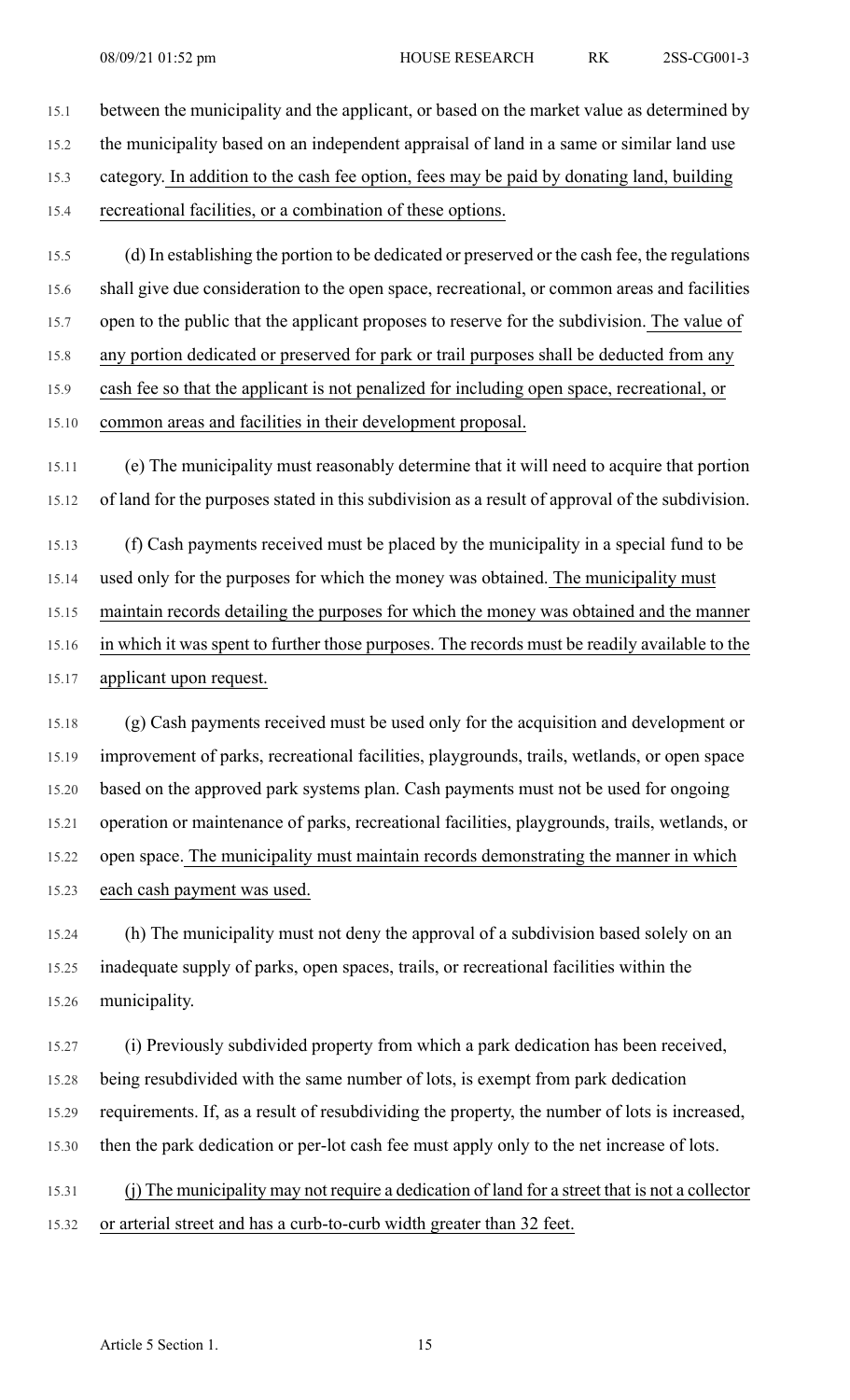#### 16.1 **ARTICLE 6**

## 16.2 **METROPOLITAN AREA DENSITY OF DEVELOPMENT**

- 16.3 Section 1. Minnesota Statutes 2020, section 473.859, subdivision 2, is amended to read: 16.4 Subd. 2. **Land use plan.** (a) A land use plan shall include the water management plan 16.5 required by section 103B.235, and shall designate the existing and proposed location, 16.6 intensity and extent of use of land and water, including lakes, wetlands, rivers, streams, 16.7 natural drainage courses, and adjoining land areas that affect water natural resources, for 16.8 agricultural, residential, commercial, industrial and other public and private purposes, or
- 16.9 any combination of such purposes.
- 16.10 (b) A land use plan shall contain a protection element, as appropriate, for historic sites, 16.11 the matters listed in the water management plan required by section 103B.235, and an 16.12 element for protection and development of access to direct sunlight for solar energy systems.
- 16.13 (c) A land use plan shall also include a housing element containing standards, plans and 16.14 programs for providing adequate housing opportunities to meet existing and projected local 16.15 and regional housing needs, including but not limited to the use of official controls and land 16.16 use planning to promote the availability of land for the development of low and moderate 16.17 income housing.
- 16.18 (d) A land use plan shall also include the local government's goals, intentions, and 16.19 priorities concerning aggregate and other natural resources, transportation infrastructure, 16.20 land use compatibility, habitat, agricultural preservation, and other planning priorities, 16.21 considering information regarding supply from the Minnesota Geological Survey Information 16.22 Circular No. 46.
- 16.23 (e) A land use plan and the related official controls for an area identified as land that 16.24 may come within the urban service area for residential development and that is not connected 16.25 to the metropolitan disposal system, must provide for a density of residential development 16.26 of at least five units per acre, or if intended to remain rural of no more than one unit per ten 16.27 acres.

## 16.28 **EFFECTIVE DATE; APPLICATION.** This section is effective the day following 16.29 final enactment and applies to a land use plan amendment proposed on or after that date. 16.30 This section applies in the counties of Anoka, Carver, Dakota, Hennepin, Ramsey, Scott, 16.31 and Washington.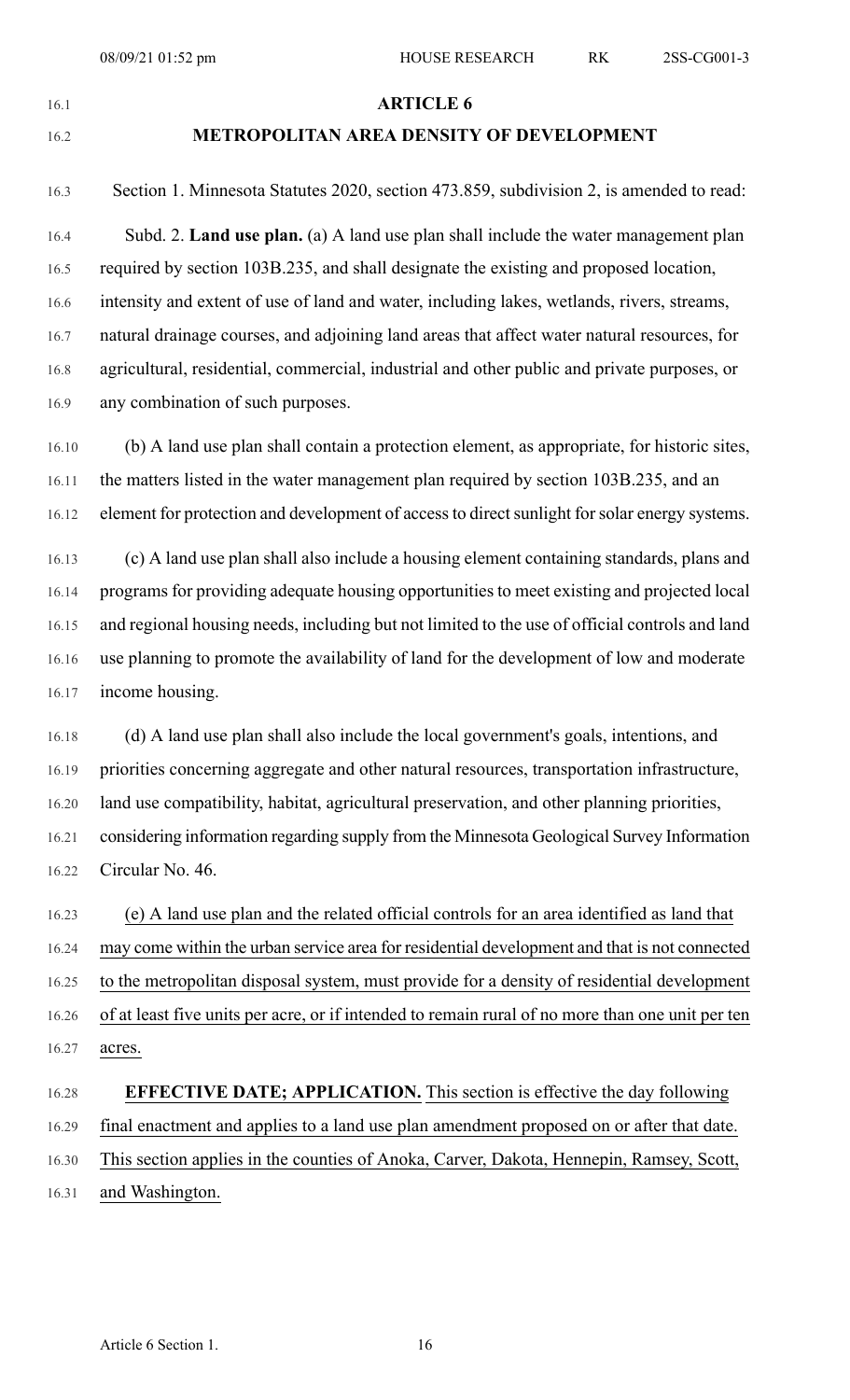### 17.1 **ARTICLE 7**

### 17.2 **METROPOLITAN COUNCIL; SEWER AVAILABILITY CHARGES**

# 17.3 Section 1. Minnesota Statutes 2020, section 473.517, subdivision 3, is amended to read:

17.4 Subd. 3. **Allocation of treatment, interceptor costs; reserved capacity.** (a) In preparing 17.5 each budget the council shall estimate the current costs of acquisition, betterment, and debt 17.6 service, only, of the treatment works in the metropolitan disposal system which will not be 17.7 used to total capacity during the budget year, and the percentage of such capacity which 17.8 will not be used, and shall deduct the same percentage of such treatment works costs from 17.9 the current costs allocated under subdivision 1. The council shall also estimate the current 17.10 costs of acquisition, betterment, and debt service, only, of the interceptors in the metropolitan 17.11 disposal system that will not be used to total capacity during the budget year, shall estimate 17.12 the percentage of the total capacity that will not be used, and shall deduct the same percentage 17.13 of interceptor costs from the current costs allocated under subdivision 1. The total amount 17.14 so deducted with respect to all treatment works and interceptors in the system shall be 17.15 allocated among and paid by the respective local government units in the metropolitan area 17.16 through a metropolitan sewer availability charge for each new connection or increase in 17.17 capacity demand to the metropolitan disposal system within each local government unit. 17.18 Amounts collected through the metropolitan sewer availability charge (SAC) must be 17.19 deposited in the council's wastewater reserve capacity fund. Each fiscal year an amount 17.20 from the wastewater reserve capacity fund shall be transferred to the wastewater operating 17.21 fund for the reserved capacity costs described in this paragraph. For the purposes of this 17.22 subdivision, the amount transferred from the wastewater reserve capacity fund to the 17.23 wastewater operating fund shall be referred to as the "SAC transfer amount."

17.24 (b) The council will record on a cumulative basis the total SAC transfer deficit. In any 17.25 year that the wastewater reserve capacity fund has a year-end balance of at least two years' 17.26 estimated SAC transfer amount, the council shall increase the subsequent annual SAC 17.27 transfer amount in excess of the amount required by paragraph (a) with the goal of eliminating 17.28 the cumulative total SAC transfer deficit. The annual amount by which the council increases 17.29 the SAC transfer amount shall be determined by the council after appropriate study and a 17.30 public hearing.

17.31 (c) The council shall adjust the SAC charge so that development in unsewered areas is 17.32 assessed at three SAC units per acre without regard to the actual number of connections.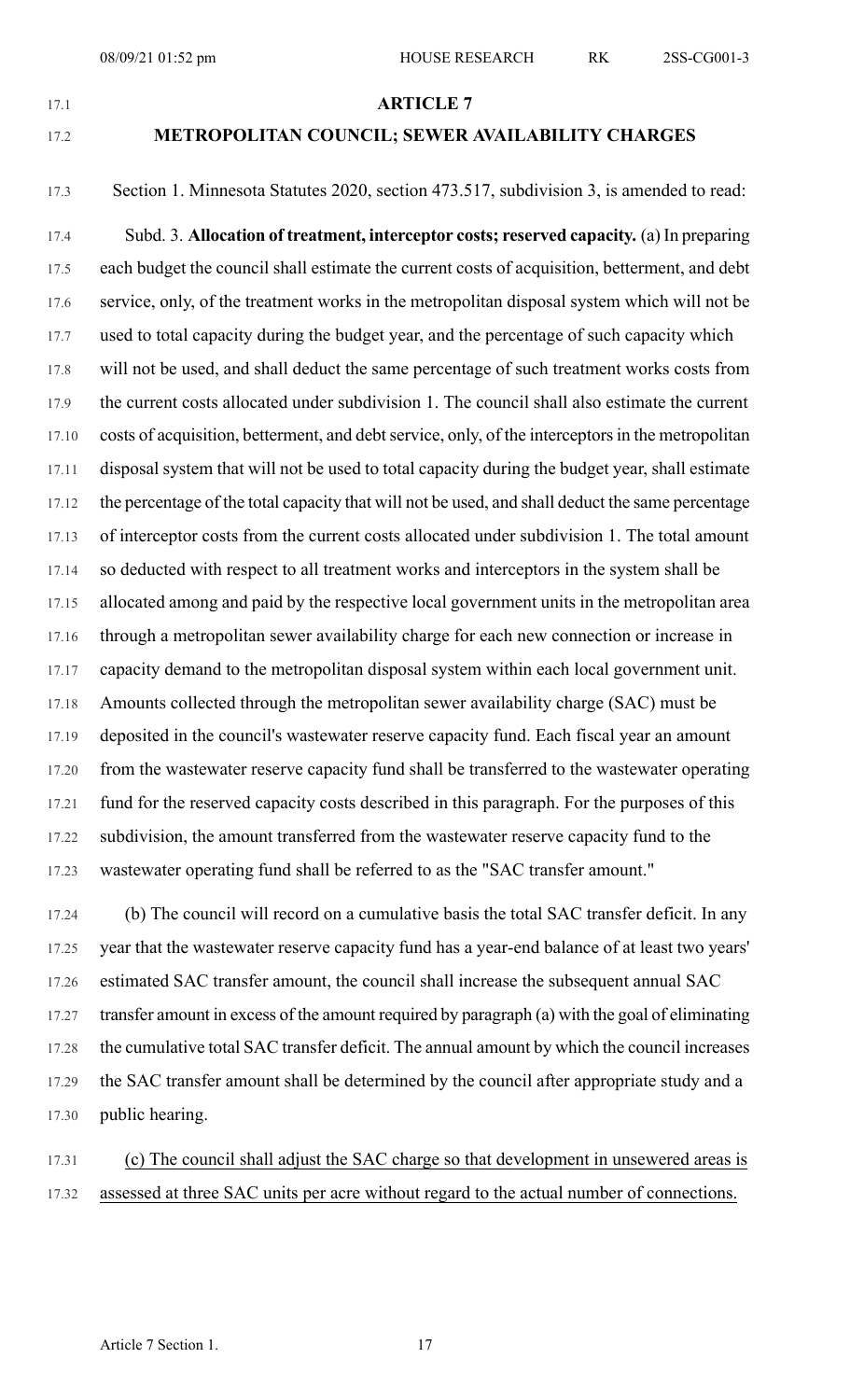|                                                                                                                            | APPLICATION; EFFECTIVE DATE. This section applies in the counties of Anoka,                      |
|----------------------------------------------------------------------------------------------------------------------------|--------------------------------------------------------------------------------------------------|
|                                                                                                                            | Carver, Dakota, Hennepin, Ramsey, Scott, and Washington, and is effective January 1,             |
|                                                                                                                            | 2023.                                                                                            |
|                                                                                                                            | <b>ARTICLE 8</b>                                                                                 |
|                                                                                                                            | <b>LOW INCOME HOUSING APPLICATIONS</b>                                                           |
|                                                                                                                            | Section 1. Minnesota Statutes 2020, section 462C.14, is amended by adding a subdivision          |
|                                                                                                                            | to read:                                                                                         |
|                                                                                                                            | Subd. 5. Applications allowed. A city, as defined in section 462C.02, subdivision 6,             |
|                                                                                                                            | must accept an application to the Minnesota Housing Finance Agency for a project as their        |
|                                                                                                                            | application for local housing money for the same project.                                        |
|                                                                                                                            | Sec. 2. Minnesota Statutes 2020, section 462C.14, is amended by adding a subdivision to          |
|                                                                                                                            | read:                                                                                            |
|                                                                                                                            | Subd. 6. Late fines prohibited. A city, as defined in section 462C.02, subdivision 6,            |
|                                                                                                                            | shall not fine a nonprofit that receives city money for low-income housing for turning in a      |
|                                                                                                                            | late application.                                                                                |
| 18.16                                                                                                                      | <b>ARTICLE 9</b>                                                                                 |
|                                                                                                                            |                                                                                                  |
|                                                                                                                            | <b>BUILDING PERMIT DEADLINES</b>                                                                 |
|                                                                                                                            | Section 1. Minnesota Statutes 2020, section 15.99, subdivision 1, is amended to read:            |
|                                                                                                                            | Subdivision 1. Definitions. (a) For purposes of this section, the following terms shall          |
|                                                                                                                            | have the meanings given.                                                                         |
|                                                                                                                            | (b) "Agency" means a department, agency, board, commission, or other group in the                |
|                                                                                                                            | executive branch of state government; a statutory or home rule charter city, county, town,       |
|                                                                                                                            | or school district; any metropolitan agency or regional entity; and any other political          |
|                                                                                                                            | subdivision of the state.                                                                        |
|                                                                                                                            | (c) "Request" means a written application for a building permit, or a written application        |
|                                                                                                                            | related to zoning, septic systems, watershed district review, soil and water conservation        |
|                                                                                                                            | district review, or the expansion of the metropolitan urban service area, for a permit, license, |
|                                                                                                                            | or other governmental approval of an action. A request must be submitted in writing to the       |
|                                                                                                                            | agency on an application form provided by the agency, if one exists. The agency may reject       |
|                                                                                                                            | as incomplete a request not on a form of the agency if the request does not include              |
| 18.17<br>18.18<br>18.19<br>18.20<br>18.22<br>18.23<br>18.24<br>18.25<br>18.26<br>18.27<br>18.28<br>18.29<br>18.30<br>18.31 | information required by the agency. A request not on a form of the agency must clearly           |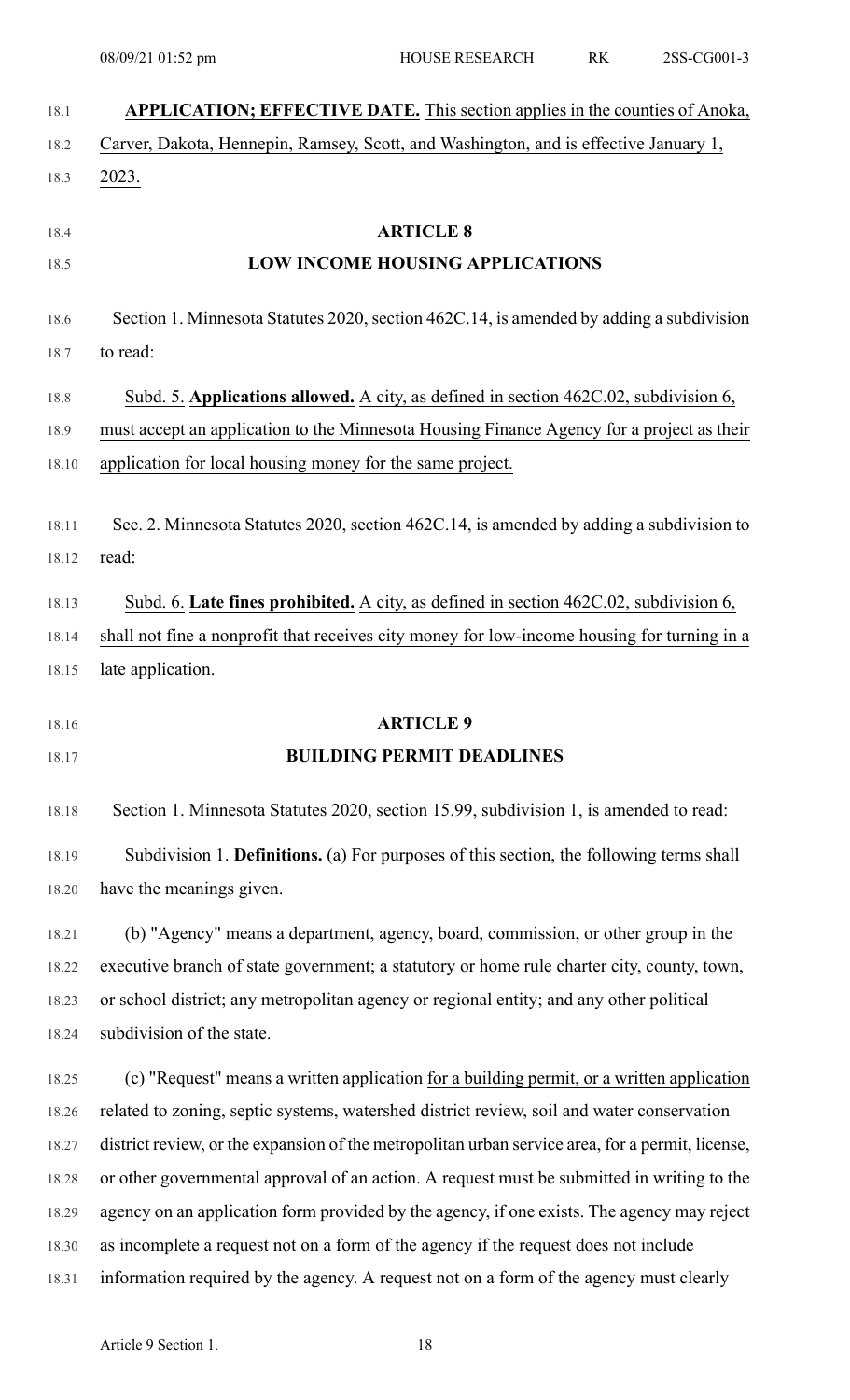19.1 identify on the first page the specific permit, license, or other governmental approval being 19.2 sought. No request shall be deemed made if not in compliance with this paragraph.

19.3 (d) "Applicant" means a person submitting a request under this section. An applicant 19.4 may designate a person to act on the applicant's behalf regarding a request under this section 19.5 and any action taken by or notice given to the applicant's designee related to the request 19.6 shall be deemed taken by or given to the applicant.

19.7 Sec. 2. Minnesota Statutes 2020, section 15.99, subdivision 2, is amended to read:

19.8 Subd. 2. **Deadline for response.** (a) Except as otherwise provided in thissection,section 19.9 462.358, subdivision 3b, or 473.175, or chapter 505, and notwithstanding any other law to 19.10 the contrary, an agency must approve or deny within 60 days a written request for a building 19.11 permit, or a written request relating to zoning, septic systems, watershed district review, 19.12 soil and water conservation district review, or expansion of the metropolitan urban service 19.13 area for a permit, license, or other governmental approval of an action. Failure of an agency 19.14 to deny a request within 60 days is approval of the request. If an agency denies the request, 19.15 it must state in writing the reasons for the denial at the time that it denies the request.

19.16 (b) When a vote on a resolution or properly made motion to approve a request fails for 19.17 any reason, the failure shall constitute a denial of the request provided that those voting 19.18 against the motion state on the record the reasons why they oppose the request. A denial of 19.19 a request because of a failure to approve a resolution or motion does not preclude an 19.20 immediate submission of a same or similar request.

19.21 (c) Except as provided in paragraph (b), if an agency, other than a multimember governing 19.22 body, denies the request, it must state in writing the reasons for the denial at the time that 19.23 it denies the request. If a multimember governing body denies a request, it must state the 19.24 reasons for denial on the record and provide the applicant in writing a statement of the 19.25 reasons for the denial. If the written statement is not adopted at the same time as the denial, 19.26 it must be adopted at the next meeting following the denial of the request but before the 19.27 expiration of the time allowed for making a decision under this section. The written statement 19.28 must be consistent with the reasons stated in the record at the time of the denial. The written 19.29 statement must be provided to the applicant upon adoption.

19.30 Sec. 3. Minnesota Statutes 2020, section 394.307, subdivision 9, is amended to read: 19.31 Subd. 9. **Opt-out.** A county may by resolution is not permitted to opt-out of the 19.32 requirements of this section.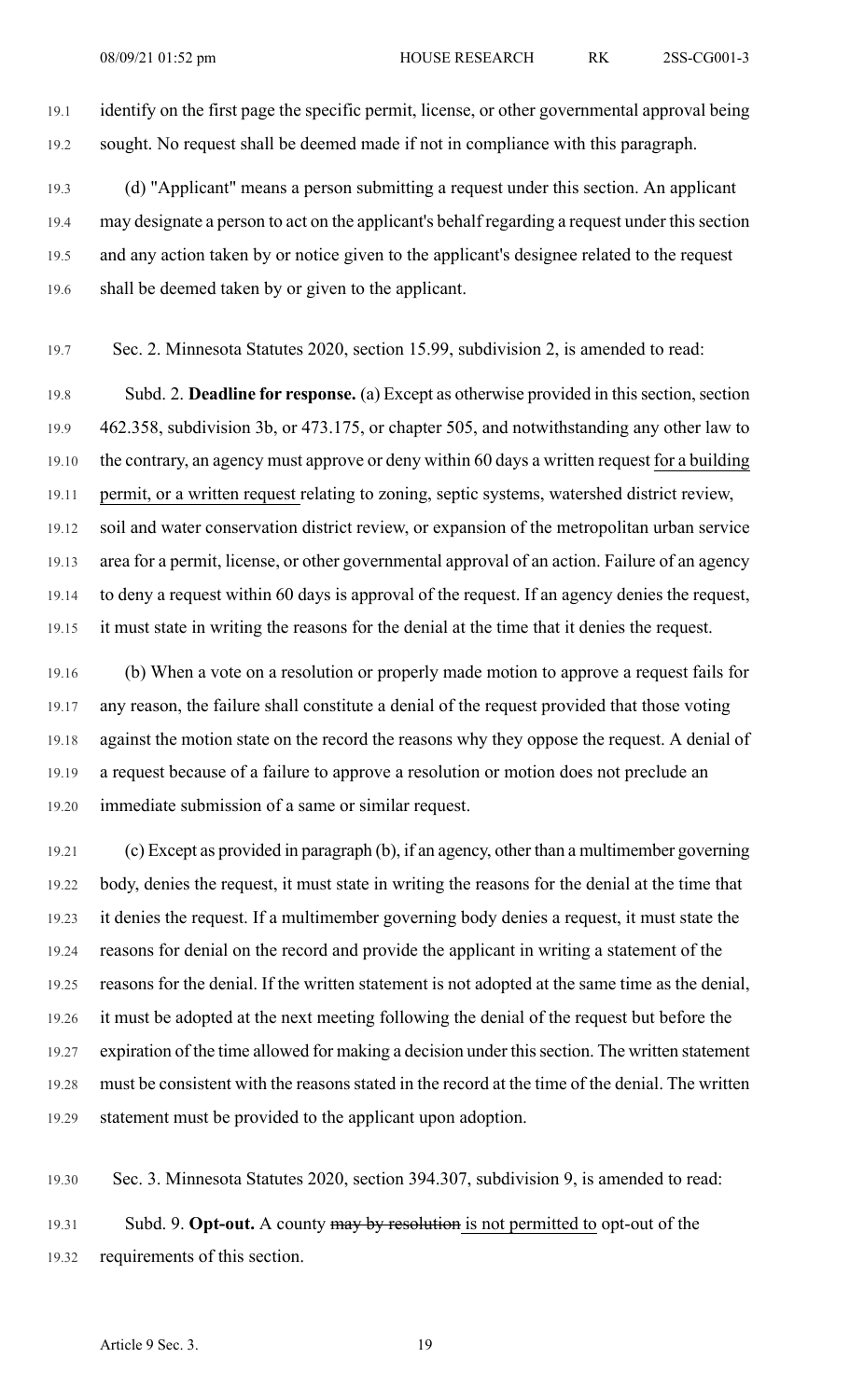| 20.1  | <b>EFFECTIVE DATE.</b> This section is effective retroactively from September 1, 2016.           |
|-------|--------------------------------------------------------------------------------------------------|
| 20.2  | Sec. 4. Minnesota Statutes 2020, section 462.3593, subdivision 9, is amended to read:            |
| 20.3  | Subd. 9. Opt-out. A municipality may by ordinance is not permitted to opt-out of the             |
| 20.4  | requirements of this section.                                                                    |
| 20.5  | <b>EFFECTIVE DATE.</b> This section is effective retroactively from September 1, 2016.           |
| 20.6  | <b>ARTICLE 10</b>                                                                                |
| 20.7  | <b>BUILDING PERMIT FEES</b>                                                                      |
| 20.8  | Section 1. Minnesota Statutes 2020, section 326B.153, is amended by adding a subdivision         |
| 20.9  | to read:                                                                                         |
| 20.10 | Subd. 1b. Building permit fees; municipalities. Beginning January 1, 2022, fees for              |
| 20.11 | building permits, including any inspection fees, adopted by a municipality must be based         |
| 20.12 | on a cost per square foot. All permit and inspection fees must be made available publicly        |
| 20.13 | through one or more of the following:                                                            |
| 20.14 | (1) posting on the website of the municipality;                                                  |
| 20.15 | (2) providing a copy by mail, if requested; or                                                   |
| 20.16 | (3) keeping a copy for review at the city hall building of a municipality.                       |
| 20.17 | <b>ARTICLE 11</b>                                                                                |
| 20.18 | <b>ENERGY COST DISCLOSURE AND ENERGY CODE PAYBACK PERIOD</b>                                     |
| 20.19 | Section 1. Minnesota Statutes 2020, section 326B.106, subdivision 1, is amended to read:         |
| 20.20 | Subdivision 1. Adoption of code. (a) Subject to paragraphs (c) and (d) and sections              |
| 20.21 | 326B.101 to 326B.194, the commissioner shall by rule and in consultation with the                |
| 20.22 | Construction Codes Advisory Council establish a code of standards for the construction,          |
| 20.23 | reconstruction, alteration, and repair of buildings, governing matters of structural materials,  |
| 20.24 | design and construction, fire protection, health, sanitation, and safety, including design and   |
| 20.25 | construction standards regarding heat loss control, illumination, and climate control. The       |
| 20.26 | code must also include duties and responsibilities for code administration, including            |
| 20.27 | procedures for administrative action, penalties, and suspension and revocation of certification. |
| 20.28 | The code must conform insofar as practicable to model building codes generally accepted          |
| 20.29 | and in use throughout the United States, including a code for building conservation. In the      |
| 20.30 | preparation of the code, consideration must be given to the existing statewide specialty         |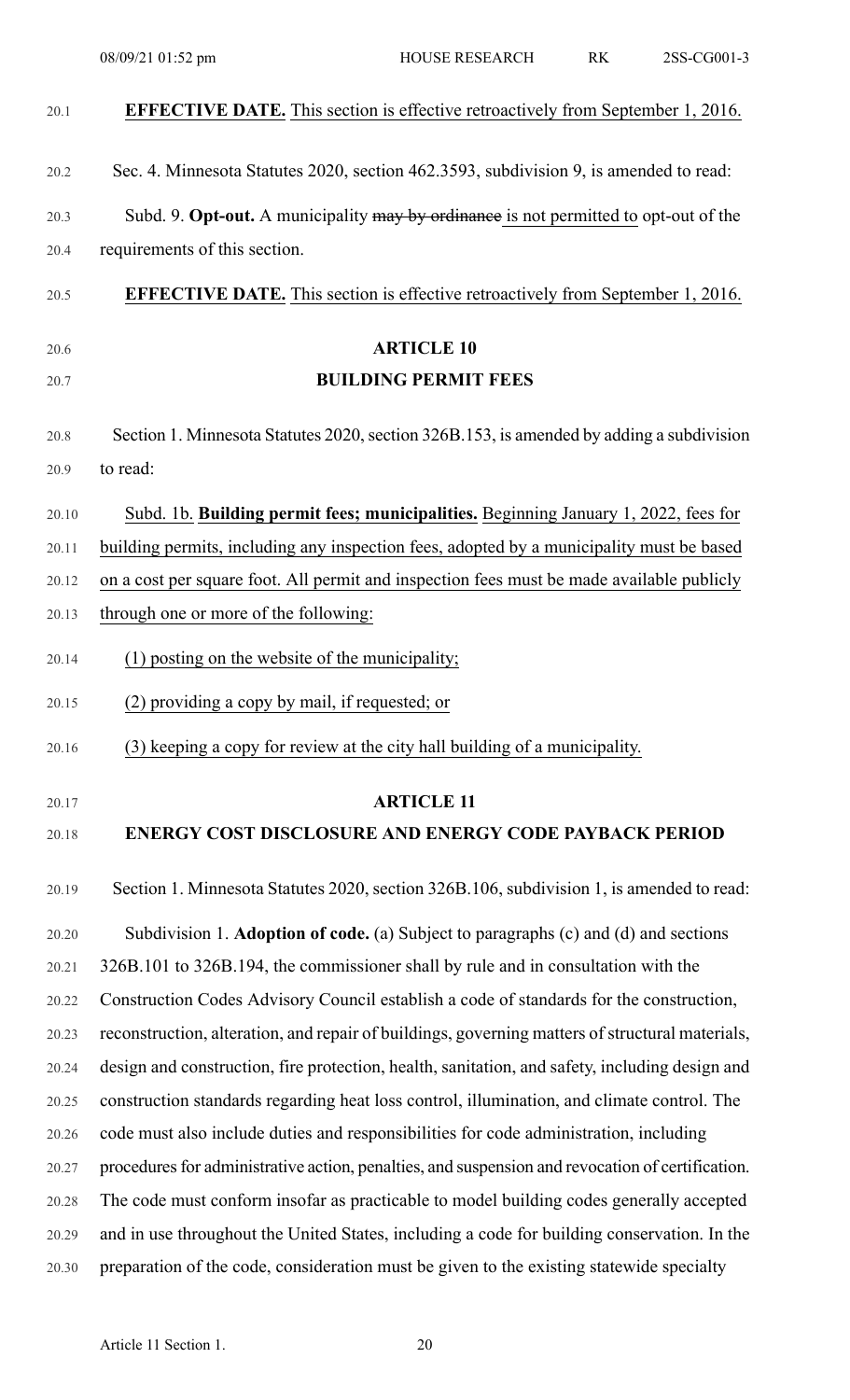21.1 codes presently in use in the state. Model codes with necessary modifications and statewide 21.2 specialty codes may be adopted by reference. The code must be based on the application 21.3 of scientific principles, approved tests, and professional judgment. To the extent possible, 21.4 the code must be adopted in terms of desired results instead of the means of achieving those 21.5 results, avoiding wherever possible the incorporation of specifications of particular methods 21.6 or materials. To that end the code must encourage the use of new methods and new materials. 21.7 Except as otherwise provided in sections 326B.101 to 326B.194, the commissioner shall 21.8 administer and enforce the provisions of those sections.

21.9 (b) The commissioner shall develop rules addressing the plan review fee assessed to 21.10 similar buildings without significant modifications including provisions for use of building 21.11 systems as specified in the industrial/modular program specified in section 326B.194. 21.12 Additional plan review fees associated with similar plans must be based on costs 21.13 commensurate with the direct and indirect costs of the service.

21.14 (c) Beginning with the 2018 edition of the model building codes and in 2026 and every 21.15 six years thereafter, the commissioner shall review the new model building codes and adopt 21.16 the model codes as amended for use in Minnesota, within two years of the published edition 21.17 date. The commissioner may not adopt new model building codes or amendments to the 21.18 building codes prior to the adoption of the new building codes to advance construction 21.19 methods, technology, or materials, or, where necessary to protect the health, safety, and 21.20 welfare of the public, or to improve the efficiency or the use of a building 2026, unless 21.21 approved by law.

21.22 (d) Notwithstanding paragraph (c), the commissioner shall act on each new model 21.23 residential energy code and the new model commercial energy code in accordance with 21.24 federal law for which the United States Department of Energy has issued an affirmative 21.25 determination in compliance with United States Code, title 42, section 6833. The 21.26 commissioner may not adopt new energy codes or amendments prior to adoption of to the 21.27 new energy codes, as amended for use in Minnesota, to advance construction methods, 21.28 technology, or materials, or, where necessary to protect the health, safety, and welfare of 21.29 the public, or to improve the efficiency or use of a building unless the commissioner has 21.30 determined that any cost to residential construction or remodeling per unit due to 21.31 implementation of the proposed changes to the energy codes will be no more than the net 21.32 present value of the projected energy savings over thirty years due to the proposed changes. 21.33 (e) The limitations on adoption of new or amended codes under paragraphs (c) and (d) 21.34 do not apply to new or amended code changes necessary to protect the immediate health,

21.35 safety, and welfare of the public.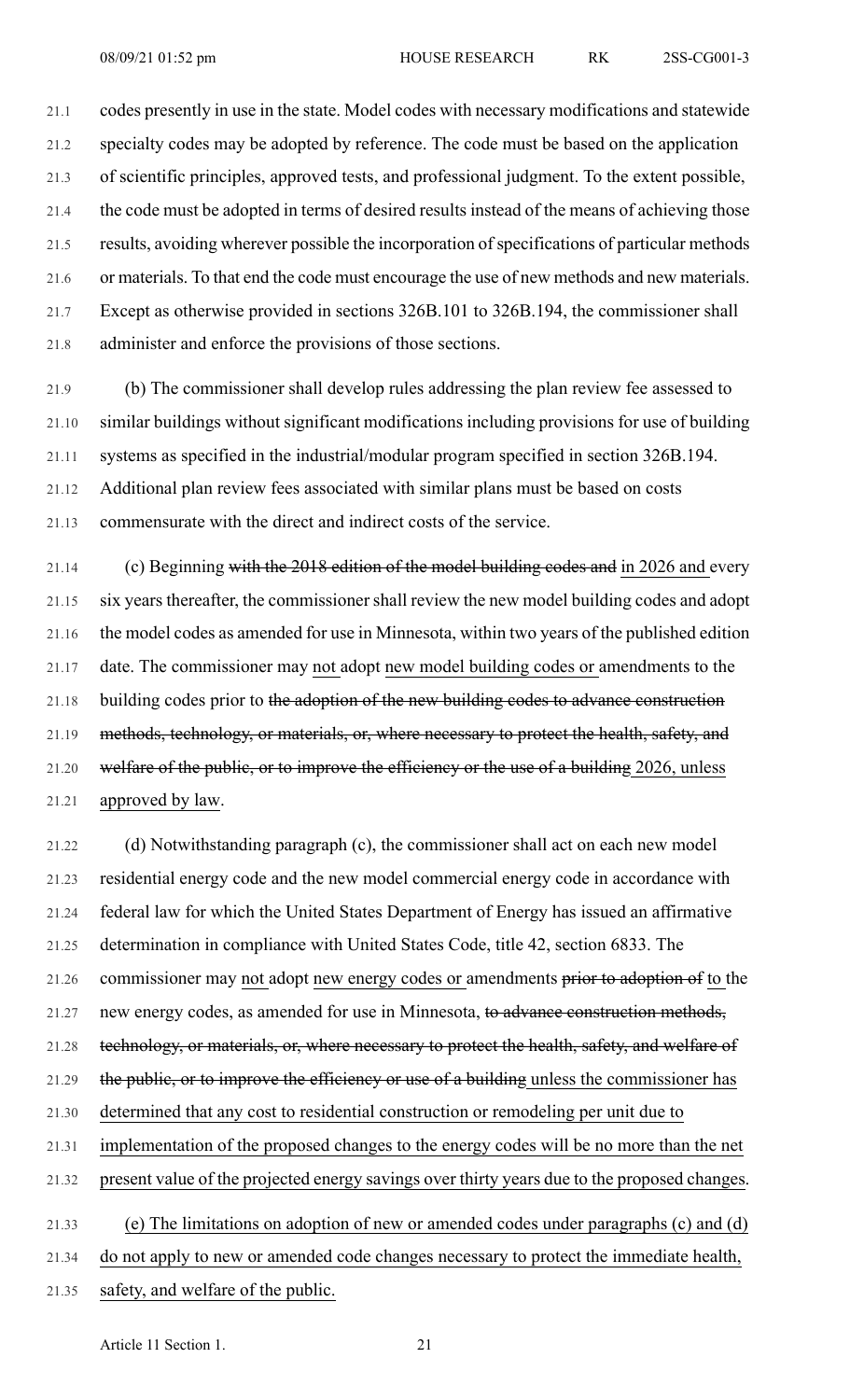| <b>EFFECTIVE DATE.</b> This section is effective retroactively from January 1, 2021, and        |
|-------------------------------------------------------------------------------------------------|
| applies to rules proposed or adopted but not yet effective as of January 1, 2021.               |
| Sec. 2. [513.62] ENERGY COST DISCLOSURE REQUIREMENT.                                            |
| A seller of residential real property must disclose to a prospective purchaser the total        |
| cost of the usage of electricity, natural gas, and water over the previous 12 month period of   |
| the property along with information about how the cost compares to the average cost of          |
| such utilities per residential household statewide.                                             |
| <b>ARTICLE 12</b>                                                                               |
| <b>CONSTRUCTION AND DEVELOPMENT FEE REPORT</b>                                                  |
| Section 1. Minnesota Statutes 2020, section 326B.145, is amended to read:                       |
| 326B.145 ANNUAL REPORT.                                                                         |
| (a) Each municipality shall annually report by June 30 to the department, in a format           |
| prescribed by the department, all construction and development-related fees collected by        |
| the municipality from developers, builders, and subcontractors if the cumulative fees collected |
| exceeded \$5,000 \$7,000 in the reporting year, except that, for reports due June 30, 2009,     |
| to June 30, 2013, the reporting threshold is \$10,000.                                          |
| (b) The report must include:                                                                    |
| (1) the number and valuation of units for which fees were paid;                                 |
| (2) the amount of building permit fees, plan review fees, administrative fees, engineering      |
| fees, infrastructure fees, and other construction and development-related fees; and             |
| (3) the expenses associated with the municipal activities for which fees were collected.        |
| including a separate listing of costs associated with conducting inspections for each of the    |
| following categories:                                                                           |
| $(i)$ labor;                                                                                    |
| (ii) transportation;                                                                            |
| (iii) office space; and                                                                         |
| (iv) any other expenses incurred by the municipality as a result of conducting inspections.     |
| (c) A municipality that collects \$7,000 or less in a reporting year from all construction      |
| and development-related fees shall report that the municipality collected \$7,000 or less in    |
| the reporting year by indicating as such on a form provided by the department.                  |